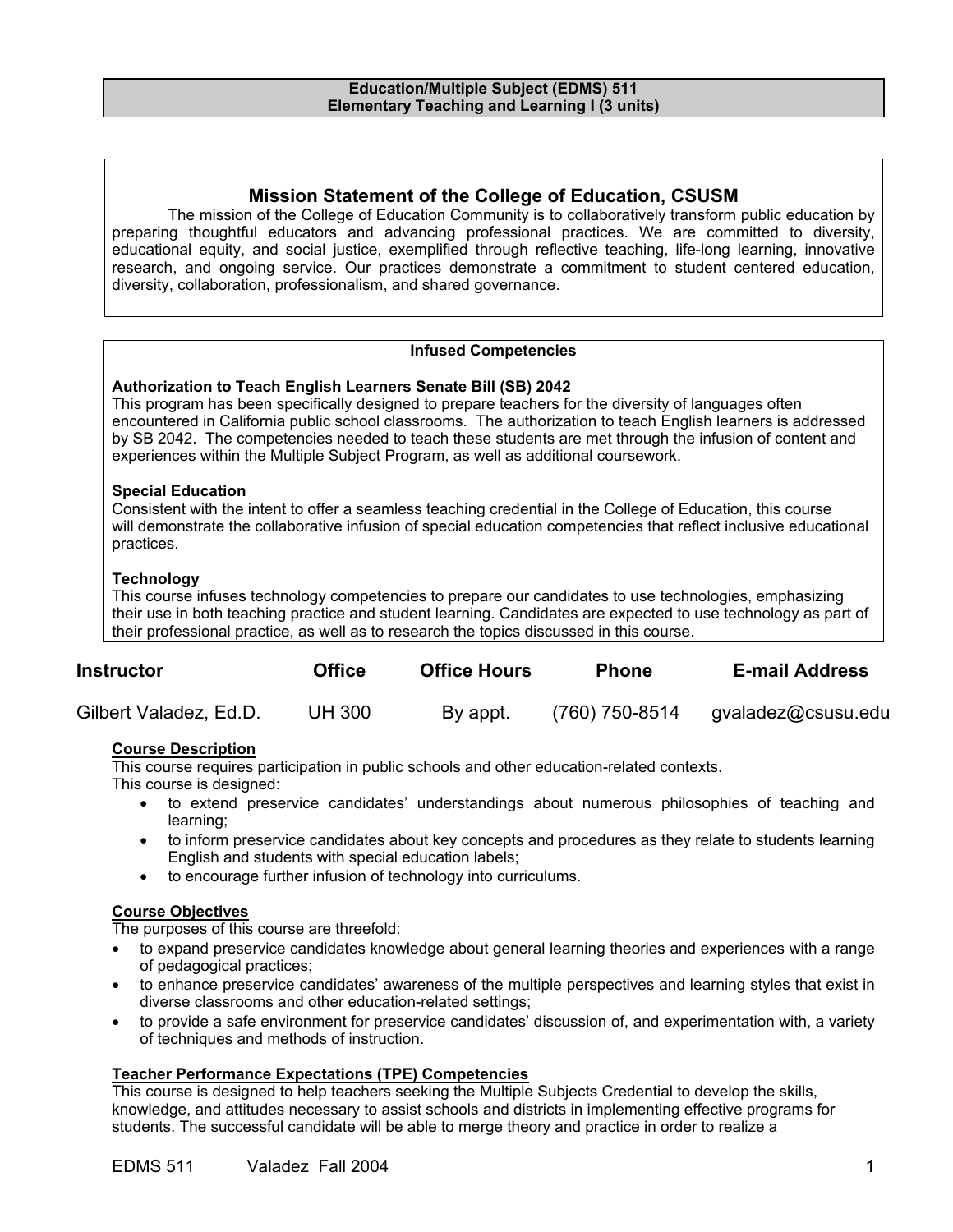comprehensive and extensive educational program for all students. The following TPE's are primarily addressed in this course:

TPE 6d – Engaging and supporting all learners (Student Study Team Assignment)

TPE 10 – Creating & managing effective instructional time (Classroom Management Assignment

#### **Required Text**

- Tomlinson, Carol Ann. (1999). The Differentiated Classroom: Responding to the needs of all learners. Alexandria, VA: Association for Supervision and Curriculum Development. ISBN # 0- 87120-342-1 (Available as an e-book online.)
- Choate, J. S. (2004) Successful inclusive teaching  $(4^{rd}$  ed.) Needham, MA: Allyn & Bacon.
- Villa, R. and Thousand, J. (1995). *Creating an Inclusive School*. Alexandria, VA: Association for Supervision and Curriculum Development.
- Marion, Valadez, and Woo (2003). *DEEP Reader.* Needham Heights, MA: Allyn and Bacon.
- Task Stream Electronic Portfolio, Must register and pay fee online prior to first class @ www.TaskStream.com (register for 1 year minimum).

#### **Accommodation for Disabilities**

Please discuss your needs with the instructor within the first week of the semester & contact Disabled Student Services, 5025A Craven Hall, (760) 750-4905 or (760) 750-4909 (TDD).

#### **Plagiarism**

All work submitted for this course should reflect students' efforts. When relying on supporting documents authored by others, cite them clearly and completely using American Psychological Association (APA) manual,  $5<sup>th</sup>$  edition. Failure to do so may result in failure of the course.

#### **Grading Policy**

All students will come prepared to class; readings and homework assignments are listed on the dates on which they are due.

All required work is expected to be on time. One grade level will be deducted for each class meeting for which it is late (e.g., an "A" assignment that is submitted one class session late will be marked down to a "B"). Unless prior instructor approval is secured, assignments will not be accepted three class sessions after which they are due. Exceptions will be handled on a case-by-case basis, as determined by the instructor.

It is expected that students will proofread and edit their assignments prior to submission. Students will ensure that the text is error-free (grammar, spelling), and ideas are logically and concisely presented. The assignment's grade will be negatively affected as a result of this oversight. Each written assignment will be graded approximately 80% on content and context (detail, logic, synthesis of information, depth of analysis, etc.), and 20% on mechanics (grammar, syntax, spelling, format, uniformity of citation, etc.). All citations, where appropriate, will use American Psychological Association (APA) format. Consult American Psychological Association (APA) Manual, 5<sup>th</sup> edition for citation guidance.

Grading will also include a component of "professional demeanor." Students will conduct themselves in ways that are generally expected of those who are entering the education profession. This includes but is not limited to:

- On-time arrival to all class sessions;
- Advance preparation of readings and timely submission of assignments;
- Respectful participation in all settings (e.g., whole group, small group, in/outside of class);
- Carefully considered, culturally aware approaches to solution-finding.

#### **Course Assignments**

| <b>Student Study Team</b>   | 10 points |
|-----------------------------|-----------|
| Peer Teaching demonstration | 10 points |
| Observation                 | 10 points |
| Lesson Plan                 | 10 points |
| Electronic Portfolio        | 10 points |
| <b>Classroom Management</b> | 10 Points |
| Attendance/Participation    | 15 points |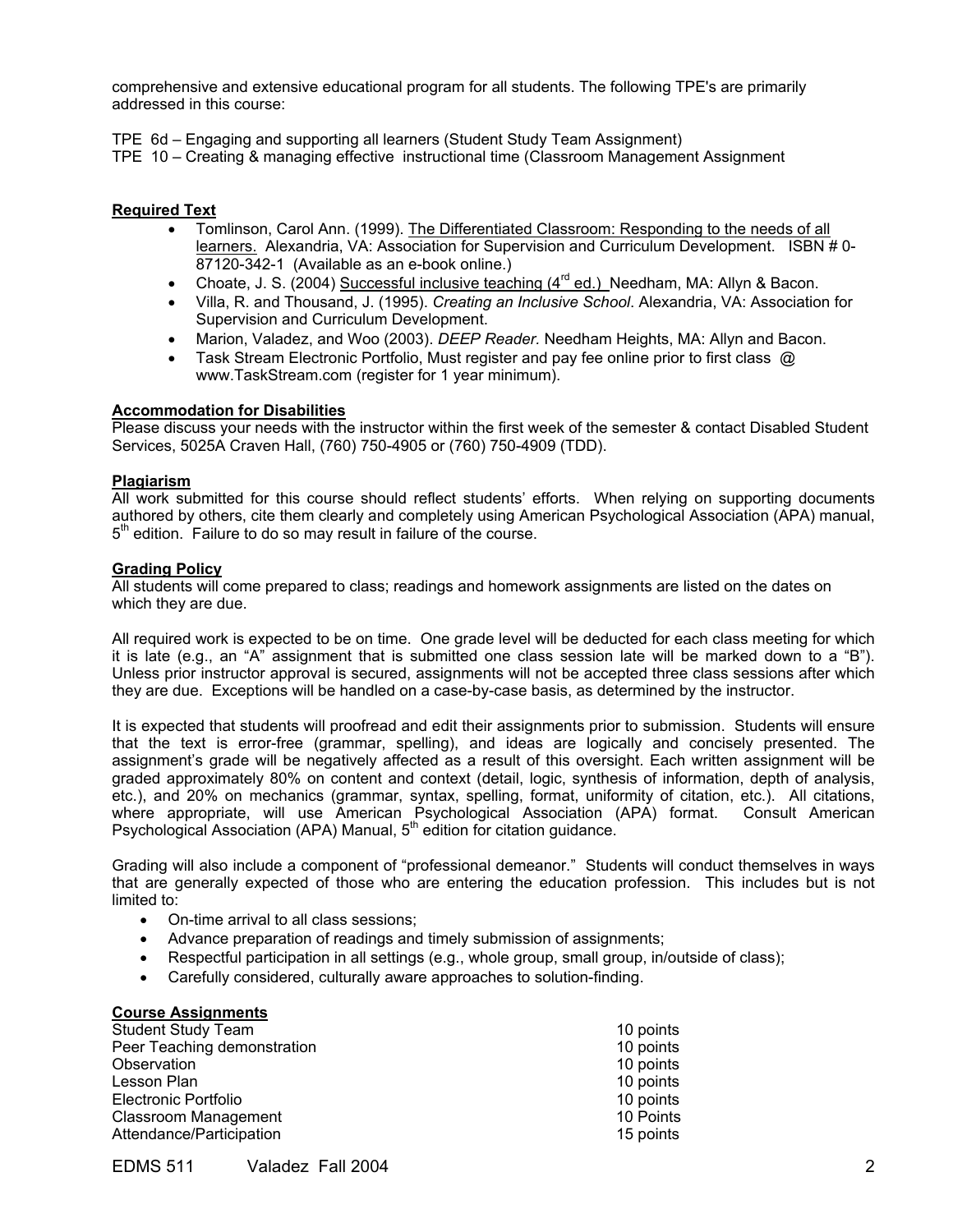| <b>Instructor Choice</b> | (other assignments, professional demeanor) 25 points |            |
|--------------------------|------------------------------------------------------|------------|
| <b>Total</b>             |                                                      | 100 points |

| <b>Grading Scale</b> |                          |                              |         |                |
|----------------------|--------------------------|------------------------------|---------|----------------|
| $A = 93 - 100$       | $B+=86-89$               | $C+= 77-79$                  |         |                |
| $A = 90 - 92$        | B=83-86<br>$B = 80 - 82$ | $C = 73-76$<br>$C - 70 - 72$ | D=60-69 | F=59 or lower. |

**Please note assignments are due whether or not you are present in class that day.** 

**While this syllabus is carefully planned, it may be modified at any time in response to the needs and interests of the class.** 

#### **College of Education Attendance Policy**

Due to the interactive nature of courses in the COE, and the value placed on the contributions of every student, students are expected to prepare for, attend, and participate in all classes. For extenuating circumstances contact the instructors **before** class is missed, and make arrangements to make up what was missed. At minimum, a student must attend more than 80% of class time, or s/he may not receive a passing grade for the course. If a student misses two class sessions or is late (or leaves early) for more than three sessions, the highest possible grade earned will be a "C". **Notification of absences does not allow students to assume they are automatically excused from class or making up missed class.** 

**\_\_\_\_\_\_\_\_\_\_\_\_\_\_\_\_\_\_\_\_\_\_ \_\_\_\_\_\_\_\_ \_\_\_\_\_\_\_\_\_\_\_\_\_\_\_\_\_\_\_\_\_\_\_** 

| student's name printed                                                                                                                                                   |            |                      | <b>Spring placement</b> |
|--------------------------------------------------------------------------------------------------------------------------------------------------------------------------|------------|----------------------|-------------------------|
| signature                                                                                                                                                                |            | date                 |                         |
| home telephone                                                                                                                                                           | cell phone | email                |                         |
| Attendance/participation/quiz & homework grade (15%)                                                                                                                     |            |                      |                         |
|                                                                                                                                                                          |            |                      |                         |
| Day 5 $\_\_\_\_\_\_\_\_\_\_\_\_\_\_\_\_\_\_\_\_\_\_\_\_\_\_\_\_\_\_\_$<br>Day 4 $\frac{1}{\sqrt{1-\frac{1}{2}}\sqrt{1-\frac{1}{2}}\left(\frac{1}{2}-\frac{1}{2}\right)}$ | Day 6      |                      |                         |
|                                                                                                                                                                          | Day 9      |                      |                         |
| Day 10 ______Day 11 _______ Day 12 _____                                                                                                                                 |            |                      |                         |
| Day 13 ______Day 14 _______________Day 15 ______                                                                                                                         |            |                      |                         |
| Group Assignments (20 %)                                                                                                                                                 |            | Percentage Due Dates |                         |
| Lesson Plan                                                                                                                                                              |            | $/15\%$              |                         |
| Peer Teaching Demonstration                                                                                                                                              |            | $\frac{1}{2}$ / 15%  |                         |
| Individual Assignments (40 %)                                                                                                                                            |            | Percentage           | <b>Due Dates</b>        |
| <b>Student Study Team Reflection</b>                                                                                                                                     |            | $10\%$               |                         |
| <b>Observation Report</b>                                                                                                                                                |            | $\frac{1}{2}$ / 10 % |                         |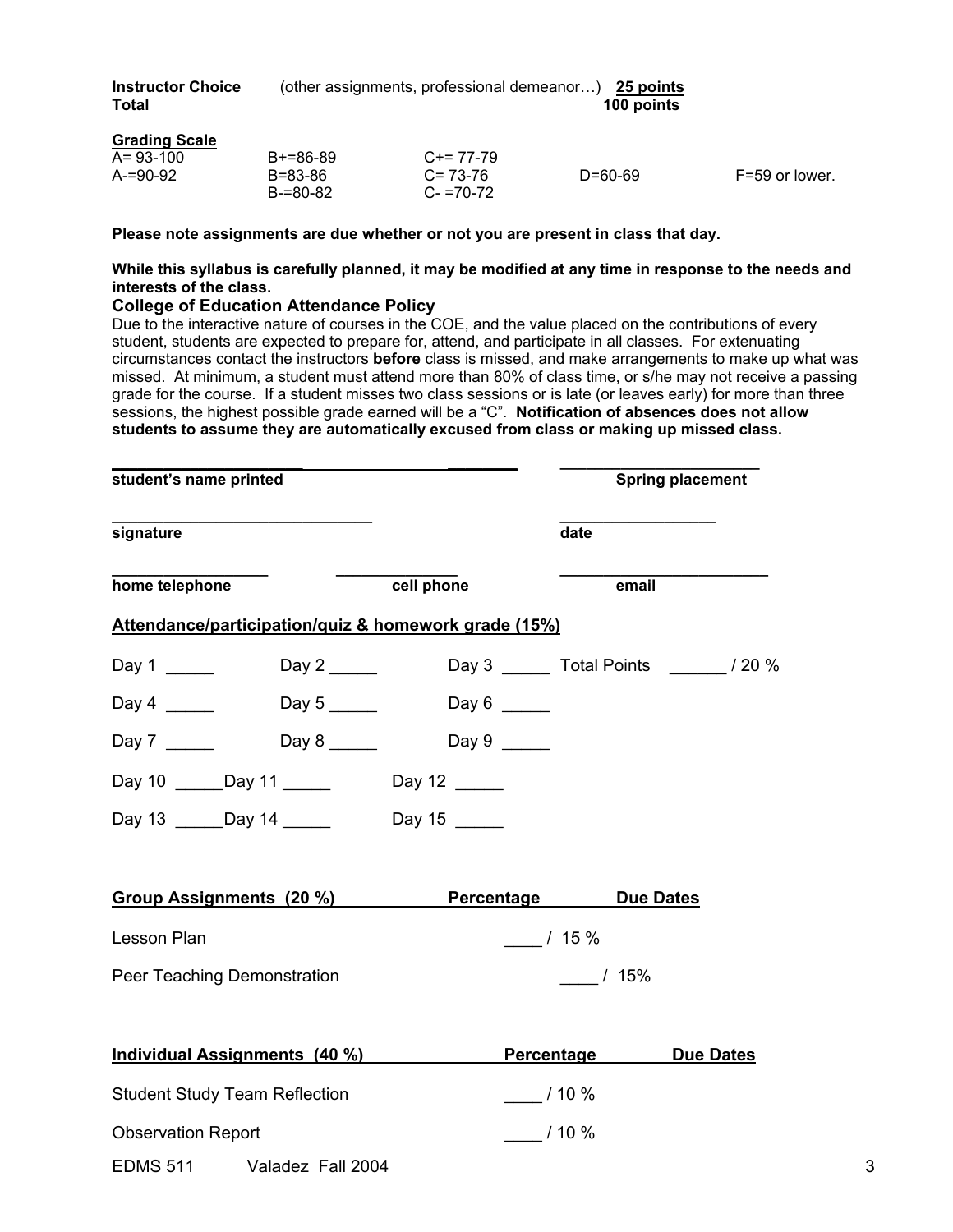| Total                                | $1100 \% =$<br>Grade |
|--------------------------------------|----------------------|
| <b>ESL Science Support Materials</b> | /10                  |
| Classroom Management                 | $\frac{1}{10\%}$     |
| Electronic Portfolio                 | / 10 %               |

**Grading** 

**93-100 pts = A 90-92 pts = A- 83-89 pts = B 80-82 pts = B-73-79 pts = C 70-72 pts = C- 60-69 = D 0-59 pts = F**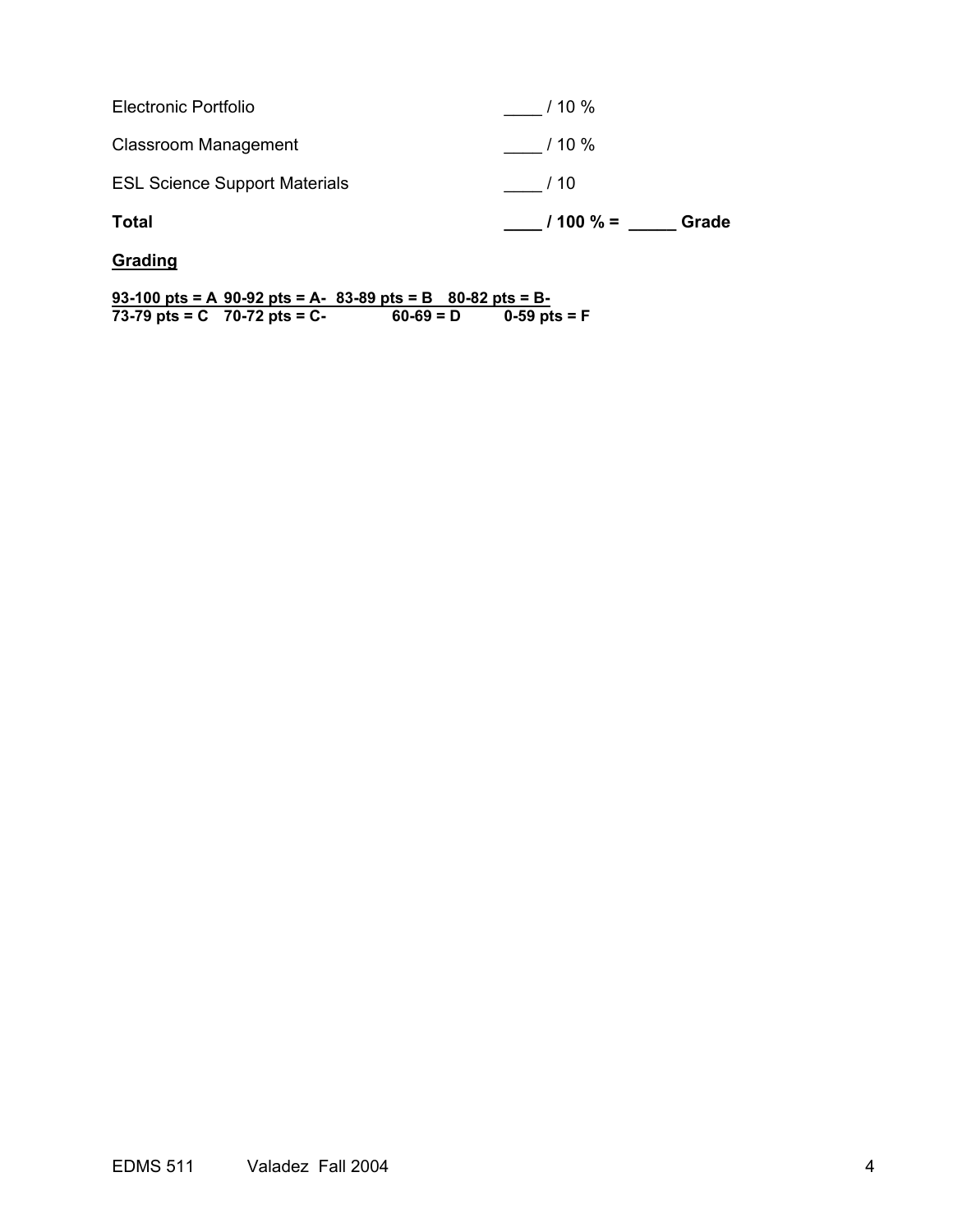# **Course Outline**

# **(Timeline Subject to Change pending "Teachable" Moments)**

| <b>Date</b>                 | <b>Topic</b>                                                                                                                                      | <b>Reading Assignment Due</b>                                                                                                                                |
|-----------------------------|---------------------------------------------------------------------------------------------------------------------------------------------------|--------------------------------------------------------------------------------------------------------------------------------------------------------------|
| Session 1<br>09-02-04       | <b>IIntroduction/Course Overview</b><br><b>Community Building</b><br><b>Mandates for Educators</b><br><b>CSTP/TPE</b><br>Intro to Lesson P1anning | No Readings                                                                                                                                                  |
| Session 2<br>09-09-04       | Intro to TaskStream (computer lab)<br><b>Universal Design</b><br>Lesson Plan Activity<br>Demo Lesson                                              | Choate: Chapters 1 & 2<br><b>DEEP Reader: Universal Design</b>                                                                                               |
| Session 3<br>09-16-04       | First Day of School<br>Discussion/video<br>Reflective Practice - Content<br><b>Observation Activity</b><br>Demo Lesson                            | Villa/Thousand: Chapter 7<br>Choate: Chapter 3                                                                                                               |
| Session 4<br>09-23-04       | Intro to SST<br>Demo Lesson<br><b>ESL Science Support CD project</b>                                                                              | DEEP Reader: Student Centered and<br>Constructivist<br><b>DEEP Reader: Assessing Student</b><br>Learning<br>Custom Reader: Six Components of<br><b>SDAIE</b> |
| Session 5<br>09-30-04       | <b>Structures and Procedures</b><br><b>Classroom Management</b><br>Demo Lesson                                                                    | <b>DEEP Reader: Creating Learning</b><br>Environments<br>Choate: Chapter 15                                                                                  |
| Session 6<br>10-07-04       | Demo Lesson<br><b>INSTRUCTORS CHOICE</b>                                                                                                          | Readings: INSTRUCTORS CHOICE                                                                                                                                 |
| Session 7<br>$10 - 14 - 04$ | Demo Lesson<br><b>INSTRUCTORS CHOICE</b>                                                                                                          | Readings: INSTRUCTORS CHOICE                                                                                                                                 |
| Session 8<br>$10 - 21 - 04$ | Demo Lesson<br><b>Course Review</b><br>TaskStream - assist student to<br>uploaded to assignments to their<br>electronic portfolio                 | <b>NO Readings</b>                                                                                                                                           |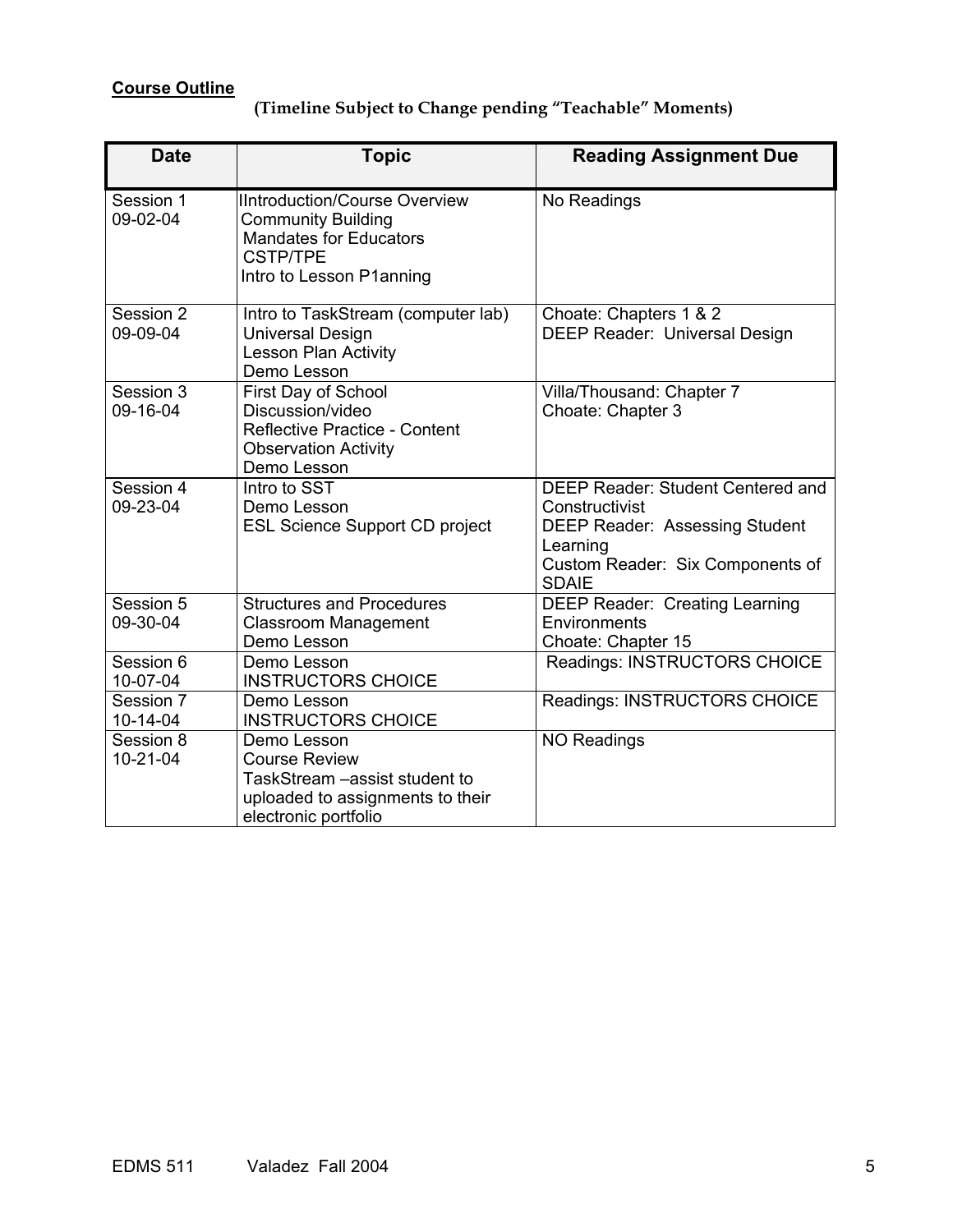## **Differentiated Lesson Plan 10 points**

**Learner Objectives:** Teacher candidates will be able to design a lesson that differentiates content, process and product to maximize learning for students with diverse needs.

**Assessment:** Teacher candidates will write a lesson plan that differentiates content, process, and product for students learning English, students that are accelerated learners, and students with special needs.

**Preparation:** Before beginning assignment teacher candidates read the following resources and demonstrate the ability to complete the prerequisite skills.

| <b>Resources</b>  | Title and necessary information:                                                              |
|-------------------|-----------------------------------------------------------------------------------------------|
| Textbook/chapters | Choate, J. S. (2000) Sucessful inclusive teaching (3 <sup>rd</sup> ed.). Needham, MA: Allyn & |
|                   | Bacon. Chapters16                                                                             |
|                   | Pierangelo, Roger, & Giuliani, George A. (2001). What Every Teacher Should                    |
|                   | Know about Students with Special Needs: Promoting Success in the classroom.                   |
|                   | Champaign, IL: Research press.                                                                |
|                   | Villa, Richard, & Thousand, Jacquelyn. (1995). Creating and inclusive school.                 |
|                   | Alexandria, VA: ASCD. Chapters To Be Assigned                                                 |
| Internet Site(s)  | Tomlinson, Carol Ann. (1999). The Differentiated Classroom: Responding to the                 |
|                   | needs of all learners. Alexandria, VA: Association for Supervision and Curriculum             |
|                   | Development. ISBN # 0-87120-342-1 (Available free through CSUSM ebooks                        |
|                   | library.)                                                                                     |
|                   | COE Lesson Format form CSUSM website                                                          |

#### **Prerequisite skills:**

- Teacher candidates are able to write a lesson plan using the COE lesson format.
- Teacher candidates are able to differentiate curriculum and instruction based on content, process, and product as define by Carol Ann Tomlinson (1999).
- Teacher candidates are able to use information about students' readiness range (skills, reading, thinking & information), learning profiles, interests, talents, and culture to differentiate curriculum and instruction (Tomlinson, 1999).
- Teacher candidates are able to identify strategies to meet the needs o
	- o Students learning English (including differentiation for Beginning, Intermediate, and Advanced levels)
	- o Student that are accelerated learners as referred to by Piergangelo & Giuliani (2001)
	- o Students that need special education support under IDEA &/or ADA as referred to by Choate (2000), Piergangelo & Giuliani (2001), and Villa & Thousand (1995)

#### **Task Guidelines**

- 1. Design a lesson plan using COE lesson format.
- 2. Describe what you know about the learners and their context in detail. When describing students that are learning English and their levels of language acquisition, students that are accelerated learners, and students that need special education supports under IDEA &/or ADA include, readiness range (skills, reading, thinking & information), learning profiles, interests, talents, and culture for all students.
- 3. Design a differentiated lesson plan. Consider the lesson you are revising, what content, process and products does the lesson incorporate? How could you revise the lesson to differentiate the content, process, or product for your students learning English, for your accelerated learners and your students with special needs? Address their individual needs based on their readiness (skills, reading, thinking & information), learning profile, interests, talents, and culture.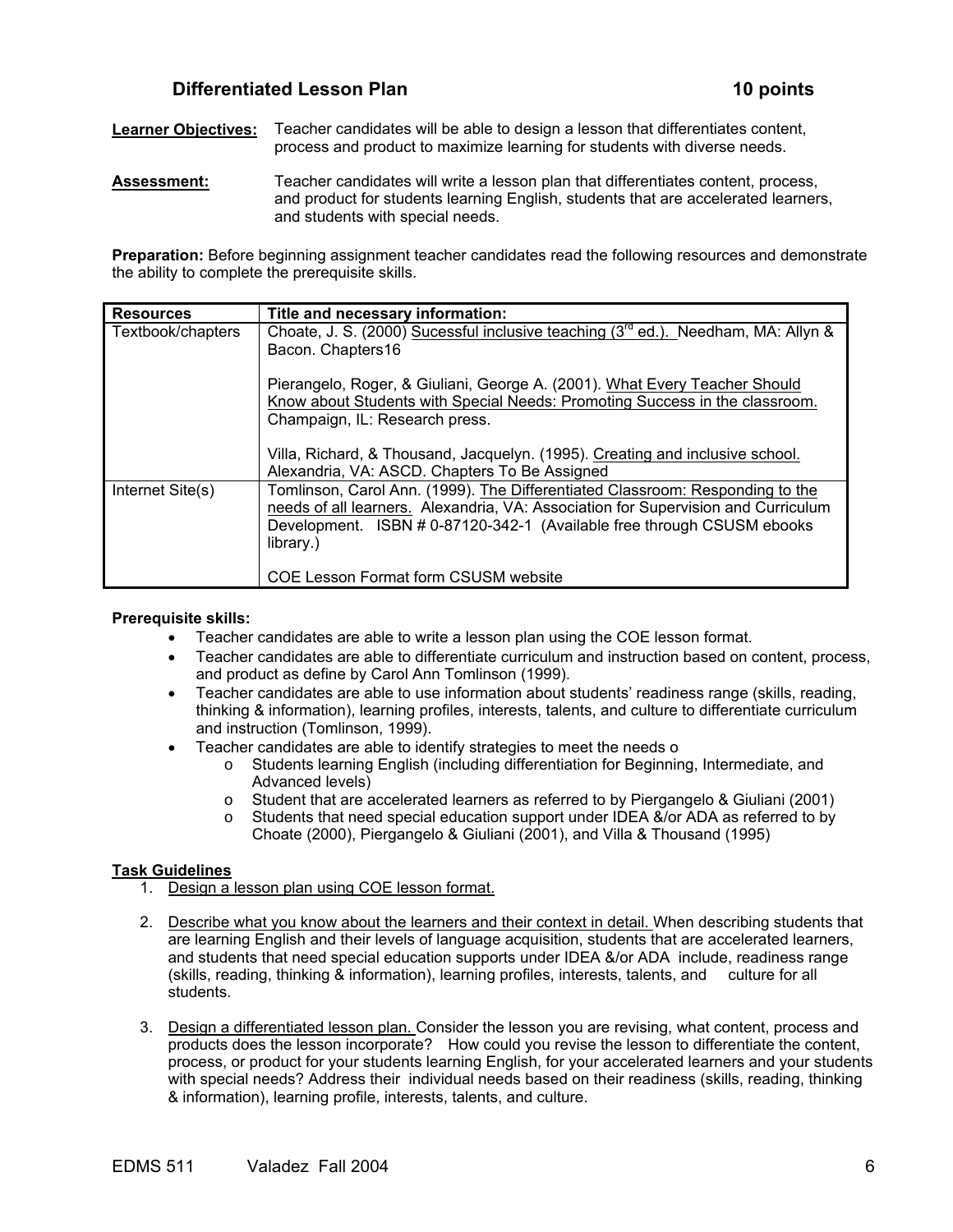4. Plan Implementation. Accommodations need to be provided with dignity. All students need to feel comfortable and supported to maximize learning. What will you do to create an environment so the whole community values differentiation?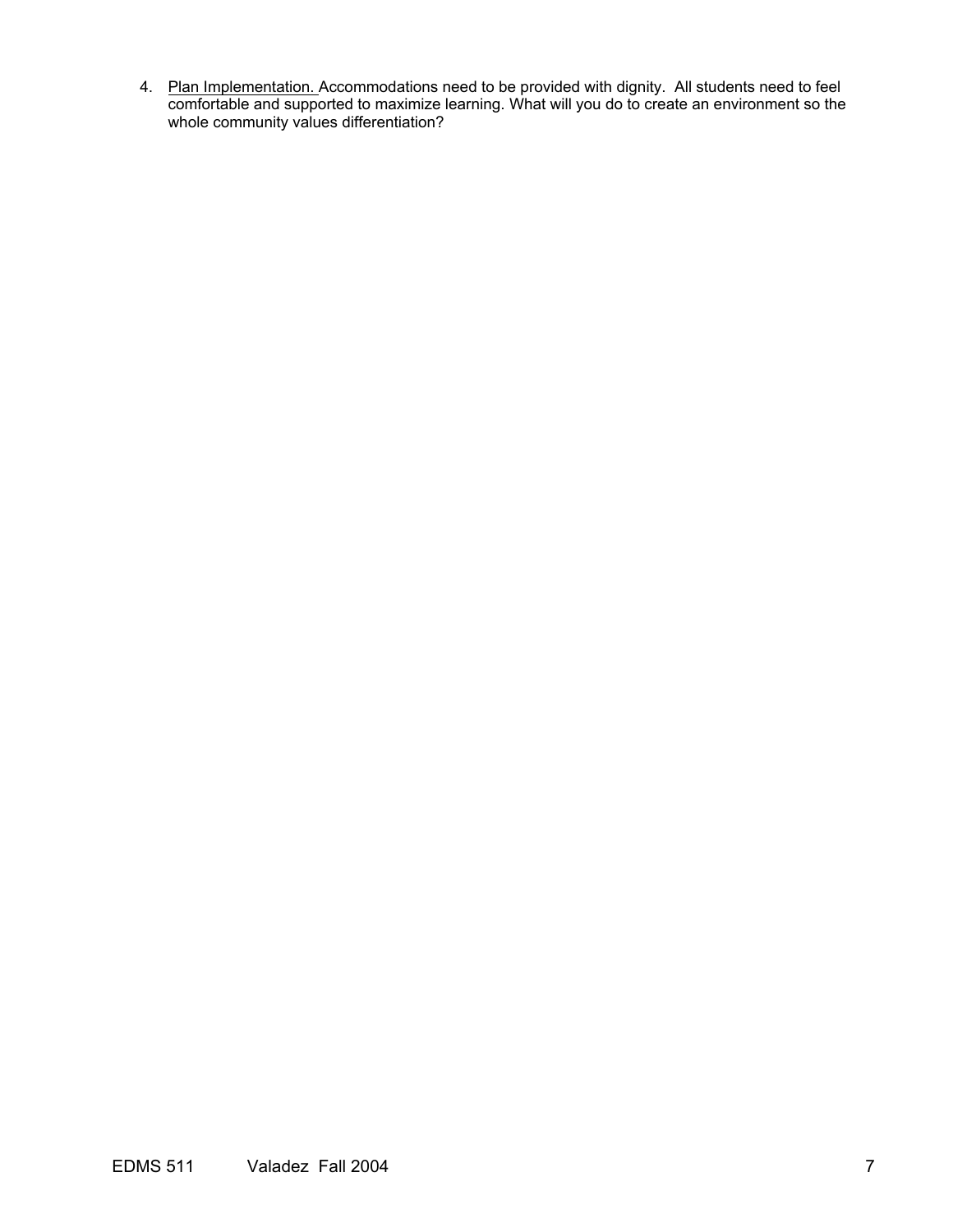# **Differentiated Lesson Plan Graphic Organizer**

| <b>Students with Special Needs</b>                |                                                 |
|---------------------------------------------------|-------------------------------------------------|
| Differentiation Strategy: What will teacher do to | Assessment: What will the student do to         |
| meet the students needs                           | display learning with specific differentiation. |
|                                                   | How will you assess students learning? What     |
|                                                   | criteria will you use?                          |
| <b>Content Differentiation</b>                    |                                                 |
|                                                   |                                                 |
|                                                   |                                                 |
|                                                   |                                                 |
| <b>Process Differentiation</b>                    |                                                 |
|                                                   |                                                 |
|                                                   |                                                 |
|                                                   |                                                 |
| <b>Product Differentiation</b>                    |                                                 |
|                                                   |                                                 |
|                                                   |                                                 |
|                                                   |                                                 |

## **Students that are Accelerated Learners**

| Differentiation Strategy: What will teacher do to<br>meet the students needs | Assessment: What will the student do to<br>display learning with specific differentiation.<br>How will you assess students learning? What<br>criteria will you use? |
|------------------------------------------------------------------------------|---------------------------------------------------------------------------------------------------------------------------------------------------------------------|
| <b>Content Differentiation</b>                                               |                                                                                                                                                                     |
|                                                                              |                                                                                                                                                                     |
|                                                                              |                                                                                                                                                                     |
|                                                                              |                                                                                                                                                                     |
|                                                                              |                                                                                                                                                                     |
| <b>Process Differentiation</b>                                               |                                                                                                                                                                     |
|                                                                              |                                                                                                                                                                     |
|                                                                              |                                                                                                                                                                     |
|                                                                              |                                                                                                                                                                     |
|                                                                              |                                                                                                                                                                     |
| <b>Product Differentiation</b>                                               |                                                                                                                                                                     |
|                                                                              |                                                                                                                                                                     |
|                                                                              |                                                                                                                                                                     |
|                                                                              |                                                                                                                                                                     |
|                                                                              |                                                                                                                                                                     |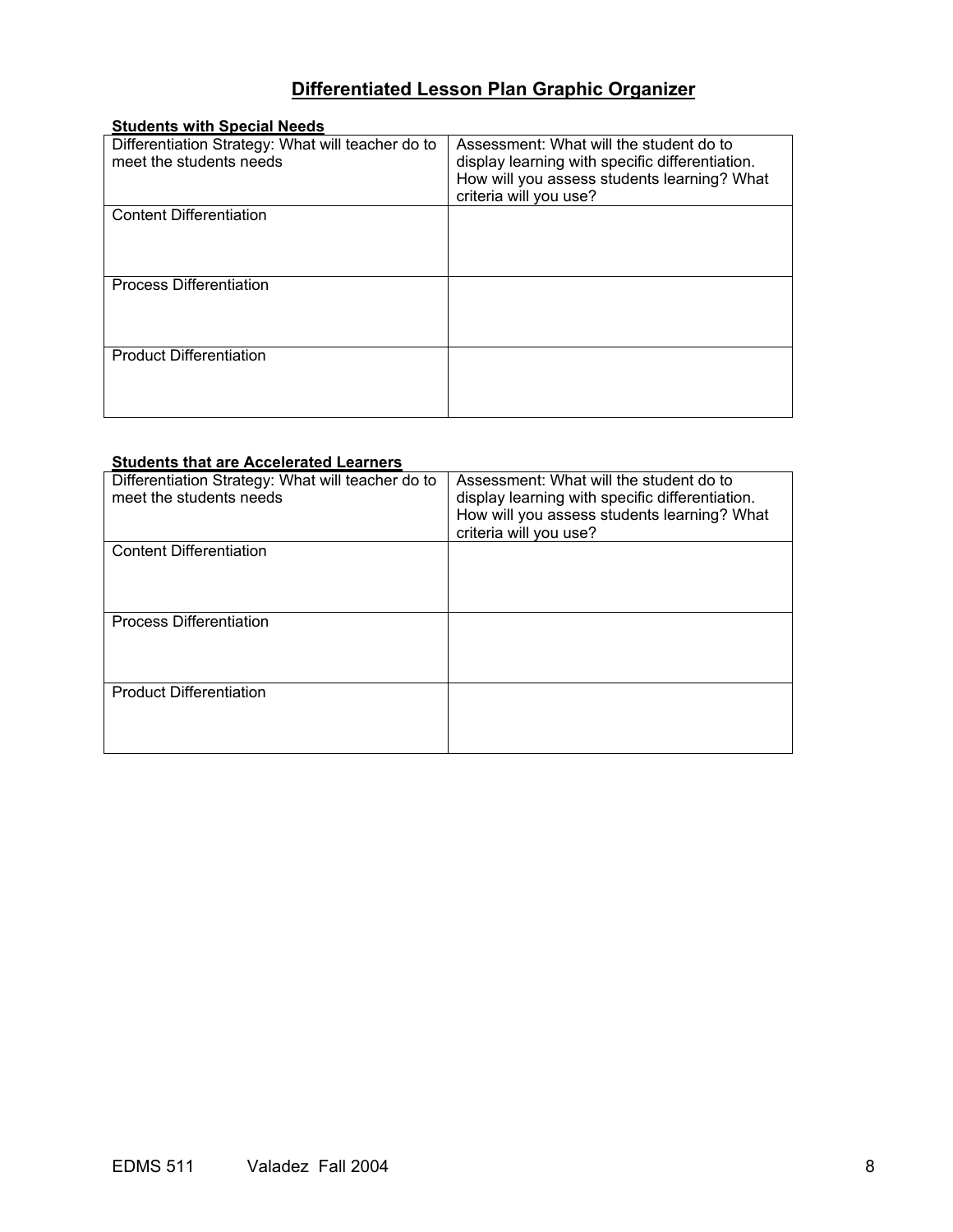## **Students Learning English - Beginning Level**

| Differentiation Strategy: What will teacher do to<br>meet the students needs | Assessment: What will the student do to<br>display learning with specific differentiation.<br>How will you assess students learning? What<br>criteria will you use? |
|------------------------------------------------------------------------------|---------------------------------------------------------------------------------------------------------------------------------------------------------------------|
| <b>Content Differentiation</b>                                               |                                                                                                                                                                     |
| <b>Process Differentiation</b>                                               |                                                                                                                                                                     |
| <b>Product Differentiation</b>                                               |                                                                                                                                                                     |

## **Students Learning English – Intermediate Level**

| Differentiation Strategy: What will teacher do to<br>meet the students needs | Assessment: What will the student do to<br>display learning with specific differentiation.<br>How will you assess students learning? What<br>criteria will you use? |
|------------------------------------------------------------------------------|---------------------------------------------------------------------------------------------------------------------------------------------------------------------|
| <b>Content Differentiation</b>                                               |                                                                                                                                                                     |
| <b>Process Differentiation</b>                                               |                                                                                                                                                                     |
| <b>Product Differentiation</b>                                               |                                                                                                                                                                     |

## **Students Learning English – Advanced Level**

| Differentiation Strategy: What will the teacher<br>do to meet the students' needs? | Assessment: What will the student do to<br>display learning with specific differentiation.<br>How will you assess students learning? What<br>criteria will you use? |
|------------------------------------------------------------------------------------|---------------------------------------------------------------------------------------------------------------------------------------------------------------------|
| <b>Content Differentiation</b>                                                     |                                                                                                                                                                     |
| <b>Process Differentiation</b>                                                     |                                                                                                                                                                     |
| <b>Product Differentiation</b>                                                     |                                                                                                                                                                     |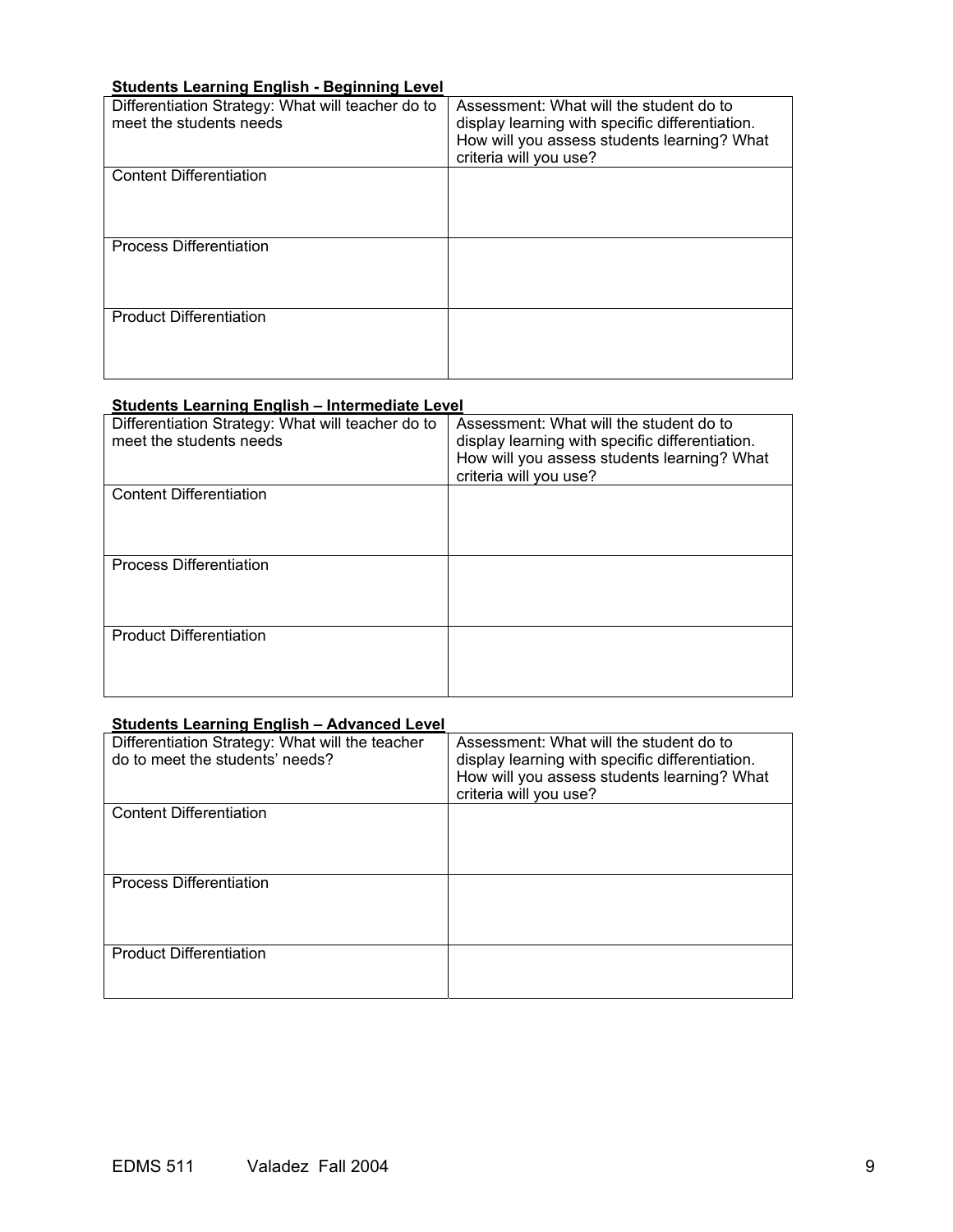# **Differentiated Lesson Plan Rubric**

| Elements<br><b>Facts About Learners</b>                                                                                                    | Beginning to<br>Meet<br>Expectations<br>1 point<br><b>Identify number</b>                                                                                     | Approaching<br>Expectations<br>1.5 points<br>& describe each                                                                                                                           | MeetsExpectation<br>s<br>2 points<br>& identify the                                                                                                                  | Total<br>Points |
|--------------------------------------------------------------------------------------------------------------------------------------------|---------------------------------------------------------------------------------------------------------------------------------------------------------------|----------------------------------------------------------------------------------------------------------------------------------------------------------------------------------------|----------------------------------------------------------------------------------------------------------------------------------------------------------------------|-----------------|
|                                                                                                                                            | of students that<br>are learning<br>English, students<br>that are<br>accelerated, and<br>students with<br>special ed. labels<br>under IDEA &/or<br><b>ADA</b> | students'<br>readiness range<br>(skills, reading,<br>thinking &<br>information),<br>learning profiles,<br>interests, talents,<br>and culture                                           | students<br>educational<br>implications based<br>on their label and<br>their readiness<br>range, learning<br>profiles, interests,<br>talents, and<br>culture         |                 |
| <b>Content Differentiation:</b><br>modifications for<br>curriculum, materials &<br>goals                                                   | 1-2 modifications<br>for 1-50% of<br>students                                                                                                                 | 3-4 modifications<br>for 51-74% of<br>students                                                                                                                                         | 5 or more<br>modifications for<br>75-100% of<br>students                                                                                                             |                 |
| Process Differentiation:<br>modifications for<br>teaching/learning<br>process (include<br>environment and<br>management<br>considerations) | 1-2 modifications<br>for 1-50% of<br>students                                                                                                                 | 3-4 modifications<br>for 51-74% of<br>students                                                                                                                                         | 5 or more<br>modifications for<br>75-100% of<br>students                                                                                                             |                 |
| <b>Product Differentiation:</b><br>modifications for<br>assessment                                                                         | 1-2 modifications<br>for 1-50% of<br>students                                                                                                                 | 3-4 modifications<br>for 51-74% of<br>students                                                                                                                                         | 5 or more<br>modifications for<br>75-100% of<br>students                                                                                                             |                 |
| Differentiation<br>Implementation                                                                                                          | <b>Differentiations</b><br>provided for<br>some students,<br>but not all                                                                                      | Differentiation is<br>used in a way<br>that highlights<br>students'<br>differences and<br>does not support<br>students to feel<br>important and<br>valuable<br>members of<br>community | Differentiation<br>strategies are<br>seamless and in<br>place for all<br>students, so that<br>students feel<br>important and<br>valuable members<br>of the community |                 |
| <b>Total Points</b>                                                                                                                        |                                                                                                                                                               |                                                                                                                                                                                        |                                                                                                                                                                      | /10             |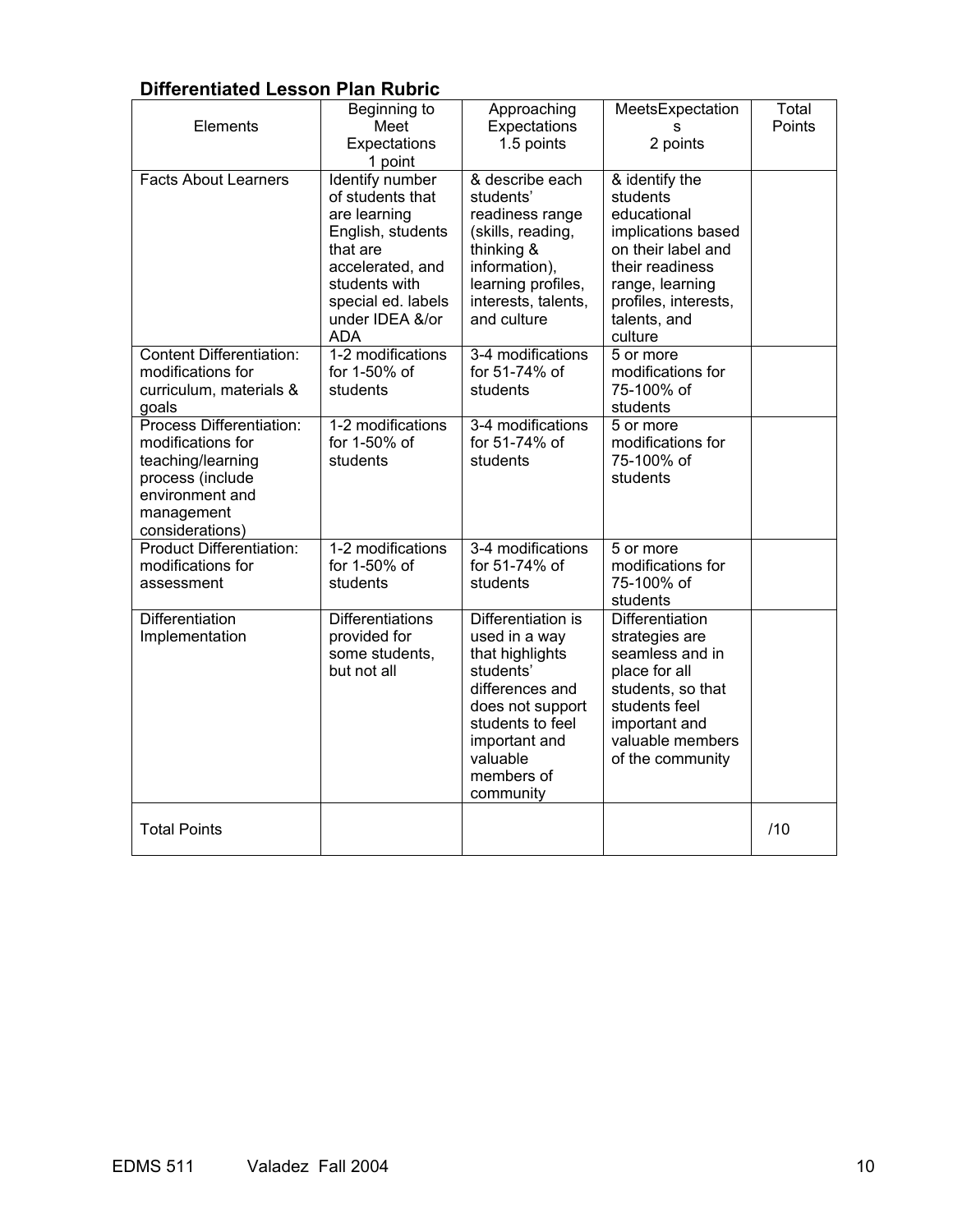# **Universal Backwards Lesson Design**

|                                | WHAT?                                                                                                                                                                                                                                                                                                                                                                                                                                                                                                                                                                                                                                                                                                             |
|--------------------------------|-------------------------------------------------------------------------------------------------------------------------------------------------------------------------------------------------------------------------------------------------------------------------------------------------------------------------------------------------------------------------------------------------------------------------------------------------------------------------------------------------------------------------------------------------------------------------------------------------------------------------------------------------------------------------------------------------------------------|
| <b>BEFORE</b><br><b>LESSON</b> | Facts about the learner<br>Content/Context<br>Product/Assessment<br>Management/Discipline considerations<br>$\bullet$                                                                                                                                                                                                                                                                                                                                                                                                                                                                                                                                                                                             |
|                                | I<br>N<br>T<br>Anticipatory set<br>O                                                                                                                                                                                                                                                                                                                                                                                                                                                                                                                                                                                                                                                                              |
| <b>DURING</b><br><b>LESSON</b> | Teacher Input<br>o Direct Instruction<br>Modeling<br>$\circ$<br>Exemplars/Non-Exemplars<br>Demonstration<br>T<br>H<br><b>Guided Practice/Progress Modeling</b><br>$\mathbb{R}$<br>Scaffolds and Supports<br>$\circ$<br>O<br>Monitor and Adjust, if needed<br>$\circ$<br>U<br>Check for understanding<br>$\circ$<br>G<br>Н<br><b>Independent Practice/Formative Assessment</b><br><b>Benchmark Criteria for Assessment</b><br>$\Omega$<br>Closure/Summative Assessment<br>Students summarize learning<br>$\circ$<br>Check that objectives were met<br>O<br>B<br>Transfer<br><b>Extension Activities</b><br>Ε<br>$\Omega$<br>Y<br>Research Projects<br>Home Fun<br>O<br>п<br><b>Enrichment Activities</b><br>N<br>D |
| <b>AFTER</b><br><b>LESSON</b>  | Reflection<br>Successes to repeat<br>$\circ$<br>Revisions to make<br>$\circ$                                                                                                                                                                                                                                                                                                                                                                                                                                                                                                                                                                                                                                      |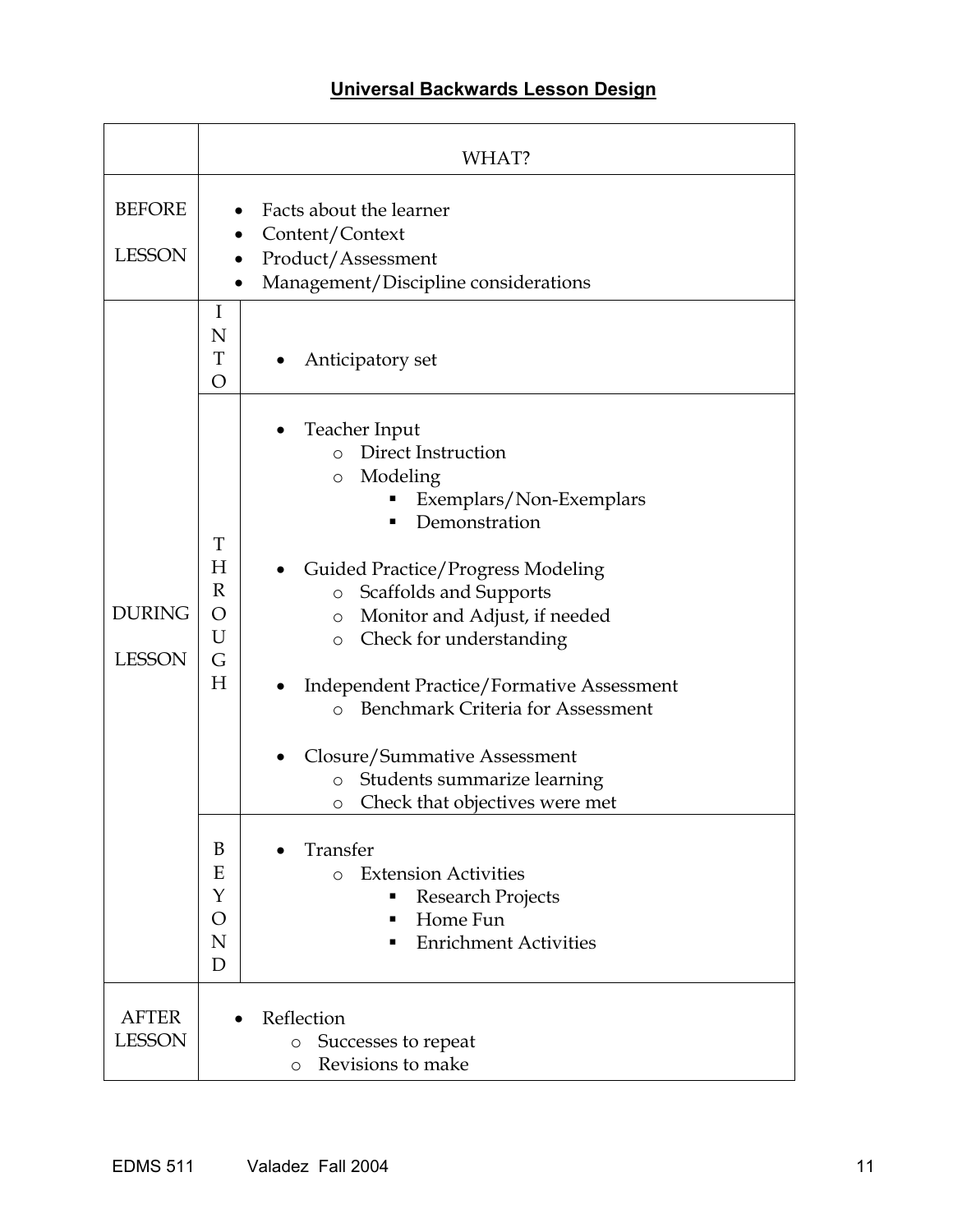# **I. CONSIDERATIONS BEFORE THE LESSON**

## **Facts about the Learners**

Who are my students and how do they learn? What forms of communication do my students use?

## **Content/Context**

Content area(s) or discipline(s) Grade level(s) Content standards addressed Lesson's Objectives Prior knowledge and skills

## **Product/Assessments**

In what varied authentic ways will students demonstrate accomplishment of the objectives? What criteria will you use to judge students' success for each objective?

## **Management/Discipline Considerations**

What materials and resources are needed? How will you incorporate technology? How will you handle the room arrangement? How will you handle student grouping? How will you handle student transitions and misbehavior?

## **II. OPENING THE LESSON/** *INTO*

Anticipatory Set - How will you motivate and focus students?

## **III. PROCESS/STEPS OF INTRUCTION/** *THROUGH*

## **A. Teacher Input**

- 1. How will you describe and model skills?
- 2. How will you provide examples and non-examples?
- 3. How will teach to the objective(s)?
- 4. How will you actively involve all students?
- 5. What will the teacher do?
- 6. What will the student do?

## **B. Guided Practice**

- 1. How will students practice alone?
- 2. How will you check for understanding?
- 3. What will your interventions consist of if the objectives are not being met?

## **C. Independent Practice/Formative Assessment**

What benchmark criteria will you look for to assess if students are meeting the objectives?

## **D. Closure/Summative Assessment**

 How will you have students summarize their learning? How will you assess students have met the objectives?

## **IV. AFTER THE LESSON/***BEYOND*

## **A. Transfer**

How will your structure opportunities for students to continue practice and transfer learning?

## **B. Reflection**

- 1. What went well in the lesson and was it relevant and worthwhile?
- 1. What evidence do you have that the lesson went well?
- 2. What changes will you make to enhance learning?
- 3. What benefits do these changes have for the students and your effectiveness as a teacher?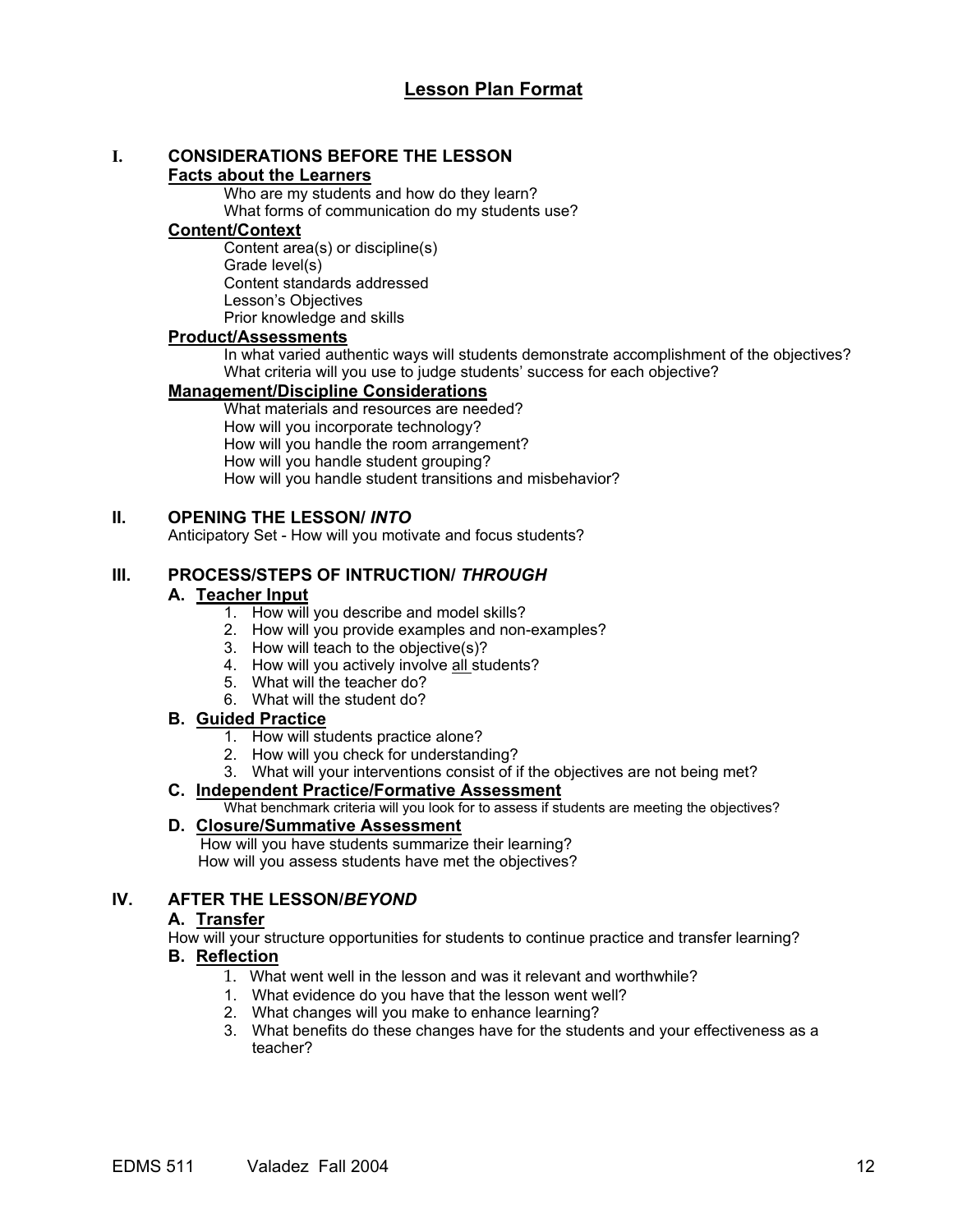**Learner Objectives:** Knowledge and skill in conducting and participating in the Student Study Team general education pre-referral process

**Assessment:** Teacher candidates apply their knowledge of the SST processes for avoiding special education referral by participating in a simulation of an SST meeting regarding a child with a selected classroom challenge.

> Teacher candidates create an annotated bibliography of articles and Web sites that provide information about the student's challenge and strategies for supporting the student to be successful in the class

| Resource(s):                   | Title and necessary information:                                                                                                                                                                                                                                                                             |
|--------------------------------|--------------------------------------------------------------------------------------------------------------------------------------------------------------------------------------------------------------------------------------------------------------------------------------------------------------|
| Textbook/pages                 | Choate, J.S. (2000) Successful inclusive teaching: Proven ways to detect and<br>correct special needs (3 <sup>rd</sup> ed.), pp 1-17. Boston: Allyn & Bacon. (ISBN 0-205-<br>$30621 - 7$ )<br>Chapter 16                                                                                                     |
| Supplemental Print<br>Material | SST Lecturette by Jacqueline Thousand, Professor, CSUSM, College of Education                                                                                                                                                                                                                                |
| Video/segment                  | Video Segment # 1 "Promoting Success for All Students" The Inclusion Series<br>(1998) Weland Prods/KCET and Allyn & Bacon. (ISBN 0-205-29111-2)<br>Video Segment # 3 "Working Together – The Collaborative Process" The Inclusion<br>Series (1998) Weland Prods/KCET and Allyn & Bacon. (ISBN 0-205-29111-2) |

## **TASK AND GUIDELINES**

## **Context**

The Student Study Team (SST) process is a general education function and general education teacher responsibility. It is a state-mandated prevention and intervention process and structure that must exist at every California school. The SST process is designed to address students' learning needs PRIOR to even thinking about referral for special education assessment. Some disabilities are more obvious and present themselves prior to school entry. Other high incident disabilities such as learning disabilities (e.g., language, mathematics, written expression) often develop in response to academic demands. Further, there are a great many children without disabilities who struggle in school because English is not their first language or because the instructional approaches used by their teachers do not match their learning styles (i.e., preferred areas of Multiple Intelligences). Most students respond positively when their classroom teachers seeks ideas and support from professional peers through the SST process.

## **Objectives**

The objectives of having you participate in a mock SST meeting are to give you the opportunity to:

- demonstrate effective use of the SST model
- demonstrate the various roles of the SST members
- examine support options for students based upon their unique individual characteristics
- demonstrate the use of prereferral strategies as the preferred response (over formal special education referral) to resolve problems
- clarify the initial procedures involved in identifying students for special education support

#### **Preparation**

- Read the SST Lecturette and Chapter 16 of Choate.
- Visit a Web site that you find
- Watch the video segments #1 and #3 of the Inclusion Series that models the SST process and the elements of effective collaborative teaming.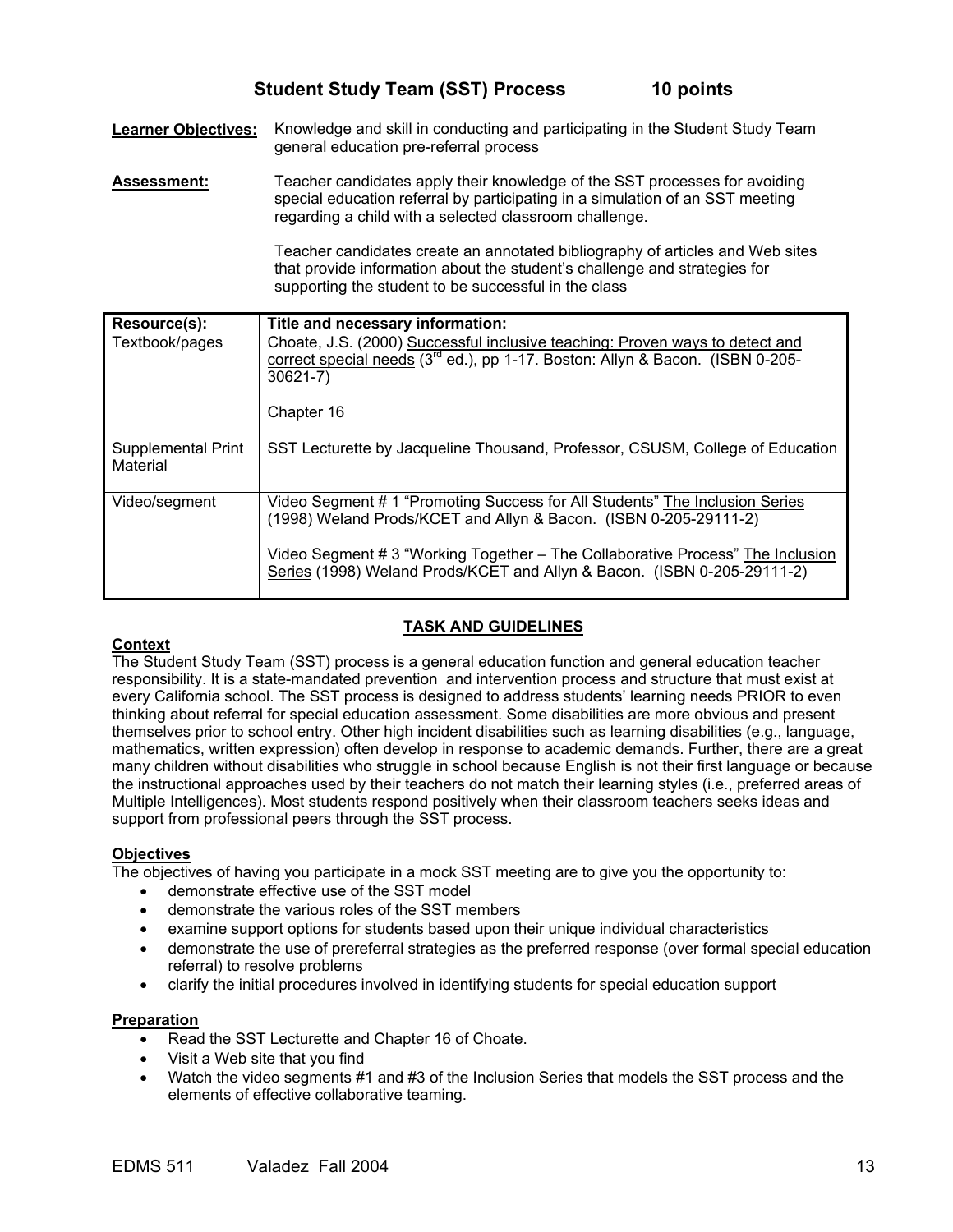#### **Assignment Description**

Each class member will be assigned to an SST team of 5 members. Each member of the group will fulfill one of the following roles and the corresponding assigned tasks. Each member will participate in a SST roleplay. Each student will write up a reflection on their group experience.

**Roles Tasks**

**PREVIOUS TEACHER CONSUMING THE SECTION OF A SHEET/SUMMARY SHEET** PARENT PARENT DATA SHEET/SUMMARY SHEET CURRENT TEACHER **DATA SHEET/SUMMARY SHEET** RESOURCE SPECIALIST **EXECUTE:** DATA SHEET/SUMMARY SHEET ADMINISTRATOR DATA SHEET/SUMMARY SHEET

## **The Tasks:**

- Complete a data sheet of observed characteristics of the student's behavior and learning or behavioral challenges, how the child's characteristics affect school performance, and possible strategies for supporting the student.
- Complete the SST Summary Sheet with each column filled out in items that will be covered in the of SST role play
- Answer guiding questions provided
- On your own, find two annotated bibliographies per team member of articles and/or web sites that provide information about the challenging student characteristic and strategies for supporting the student. Each annotation is to include a starting paragraph the briefly summarizes the article. A second paragraph will summarize your reaction (e.g., interesting new information, conflicting perspectives, challenging point) to the article. Use APA format in referencing the article or web site.
- After completing the inclass SST roleplay and discussion, go to your electronic portfolio and write a response to theses prompts:
	- Articulate the rationale for inclusive educational opportunities for all students.
	- What were the strengths and needs of the student you had an SST meeting for?
	- What principles of universal design guided the groups decision for differentiating instruction?
	- What strategies were identified to support the student? Provide examples of natural peer supports (e.g., partner learning, peer tutoring, classroom meetings), collaborative teaching and learning methods, and other appropriate materials and technologies (including assistive technologies) to a) create a caring classroom community in which students value one another's differences, b) develop the social competence of and relationships among class members, and c) meet the educational and social/emotional needs of the student.
	- Describe what your role will be at future SST meetings?
	- How will you prepare for SST meetings?
	- What was useful about this experience?
	- How will this experience inform your teaching?

For further reading:

Kluth, P., Villa, R., & Thousand, J. (Dec. 2001/Jan 2002) 'Our school doesn't offer inclusion' and other legal blunders. Educational Leadership, 59 (4), 24 – 27.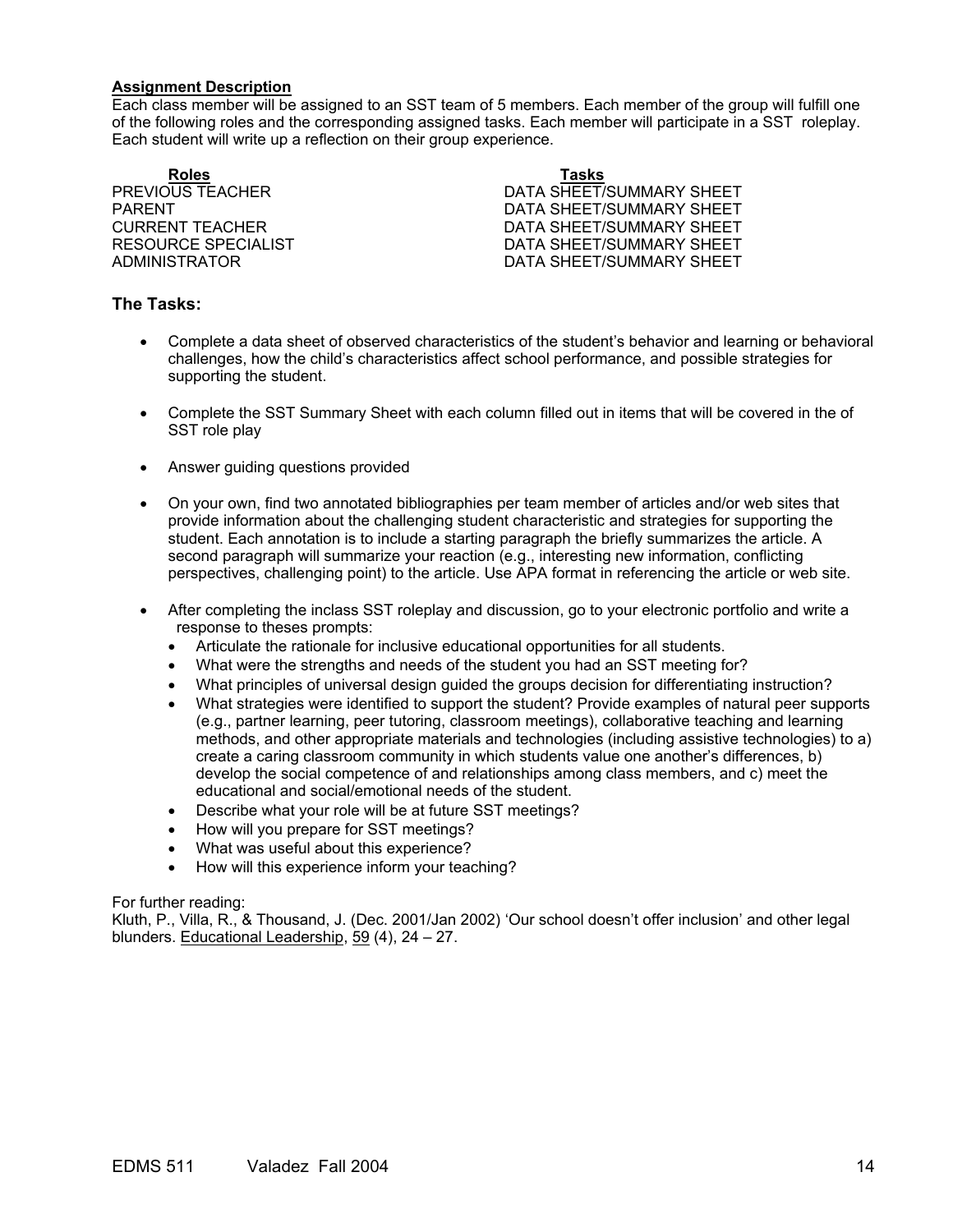# SST Summary Form **Date of Meeting Limits Community** Date of Meeting Limits 2007

| Teacher_ | School |
|----------|--------|
| Team     |        |
| Student  |        |

 $\overline{\phantom{a}}$ 

Primary Language\_\_\_\_\_\_\_\_\_\_\_\_\_Grade\_\_\_\_\_ DOB \_\_\_\_\_Parents \_\_\_\_\_\_\_\_\_\_\_\_\_\_\_\_\_\_\_\_\_\_ M\_\_\_\_\_ F

| <b>STRENGTHS</b> | <b>CONCERNS</b> | <b>KNOWN</b><br><b>INFORMATION</b> | <b>KNOWN</b><br><b>MODIFICATION</b><br>$S (+/-)$ | <b>QUESTIONS</b> | <b>STRAT</b><br>EGIES/<br><b>BRAIN</b><br><b>STORM</b> | <b>ACTIONS</b> | WHO/<br>WHEN         |
|------------------|-----------------|------------------------------------|--------------------------------------------------|------------------|--------------------------------------------------------|----------------|----------------------|
|                  |                 |                                    |                                                  |                  |                                                        |                |                      |
|                  |                 |                                    |                                                  |                  |                                                        |                |                      |
|                  |                 |                                    |                                                  |                  |                                                        |                |                      |
|                  |                 |                                    |                                                  |                  |                                                        |                |                      |
|                  |                 |                                    |                                                  |                  |                                                        |                |                      |
|                  |                 |                                    |                                                  |                  |                                                        |                |                      |
|                  |                 |                                    |                                                  |                  |                                                        |                | Follow<br>Up<br>Date |
|                  |                 |                                    |                                                  |                  |                                                        |                |                      |

ESL Science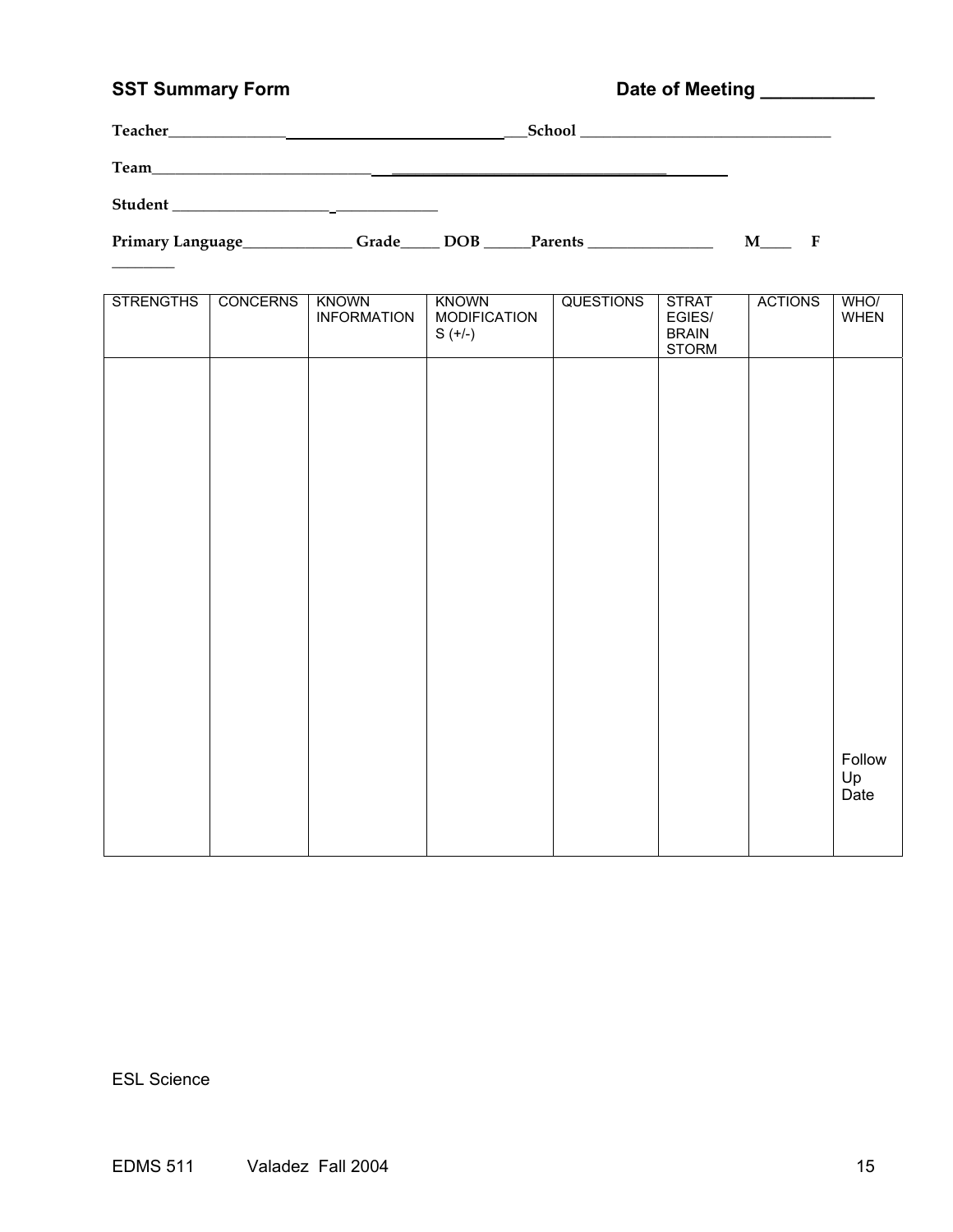## **Student Study Team (SST) Simulation Rubric for In class Activity**

(This will not be graded, but it can be a great tool to initiate class discussion of the success of the SST meeting.)

|                                                                                                                                 | <b>Developing</b>                                                                                  | <b>Meets Expectations</b>                                                                                                                          | <b>Exceeds Expectations</b>                                                                                                                                                                        |              |
|---------------------------------------------------------------------------------------------------------------------------------|----------------------------------------------------------------------------------------------------|----------------------------------------------------------------------------------------------------------------------------------------------------|----------------------------------------------------------------------------------------------------------------------------------------------------------------------------------------------------|--------------|
| <b>Element</b>                                                                                                                  |                                                                                                    |                                                                                                                                                    |                                                                                                                                                                                                    | <b>Total</b> |
| <b>Know School Families</b><br>(Student Data Sheet,<br><b>Intervention Plan and</b><br><b>Meeting Interactions)</b>             | No indication<br>that the<br>school took<br>the time to<br>know the<br>family and<br>their needs.  | Some of the needs of<br>the family were<br>understood, i.e. family<br>members, language,<br>literacy, family<br>dynamics.                          | There is a description of the<br>family (in Data Sheet) and the<br>family's needs are taken into<br>consideration in planning the<br>student's intervention plan.                                  |              |
| <b>Knows Student</b><br>(As Indicated on Student<br><b>Data Sheet, Intervention</b><br><b>Plan and Meeting</b><br>Interactions) | Some of the<br>student's<br>strengths,<br>needs,<br>language,<br>and culture<br>are<br>understood. | The student's<br>strengths, needs,<br>language, and culture<br>are understood and<br>addressed in plan.                                            | The student's strengths,<br>needs, language, and culture<br>are understood so well that the<br>team can incorporate the<br>child's life outside of school<br>into the plan.                        |              |
| Development of<br><b>Interventions</b>                                                                                          | <b>The</b><br>intervention<br>plan is brief<br>and vague.                                          | The intervention plan<br>demonstrates an<br>understanding of the<br>student's uniqueness<br>and addresses the<br>student's strengths<br>and needs. | The intervention plan<br>demonstrates an<br>understanding of student's<br>uniqueness and addresses the<br>student's strengths and needs<br>for cognitive, affective and<br>psychomotor objectives. |              |
| Implementation and<br><b>Monitoring Interventions</b>                                                                           | There is no<br>clear plan<br>how<br>interventions<br>will be<br>implemented<br>or monitored.       | There is a clear plan<br>for implementing and<br>monitoring<br>interventions.                                                                      | There is a clear plan for<br>implementing and monitoring<br>interventions. A plan is set to<br>communicate progress of<br>interventions to all school and<br>family members.                       |              |
| <b>Use of Resources</b>                                                                                                         | No resources<br>were<br>mentioned in<br>the<br>intervention<br>plan.                               | School resources were<br>identified in the<br>intervention plan.                                                                                   | School, community, and family<br>resources were considered<br>and identified in the<br>intervention plan.                                                                                          |              |
| <b>Continued</b><br>on next page                                                                                                |                                                                                                    |                                                                                                                                                    |                                                                                                                                                                                                    |              |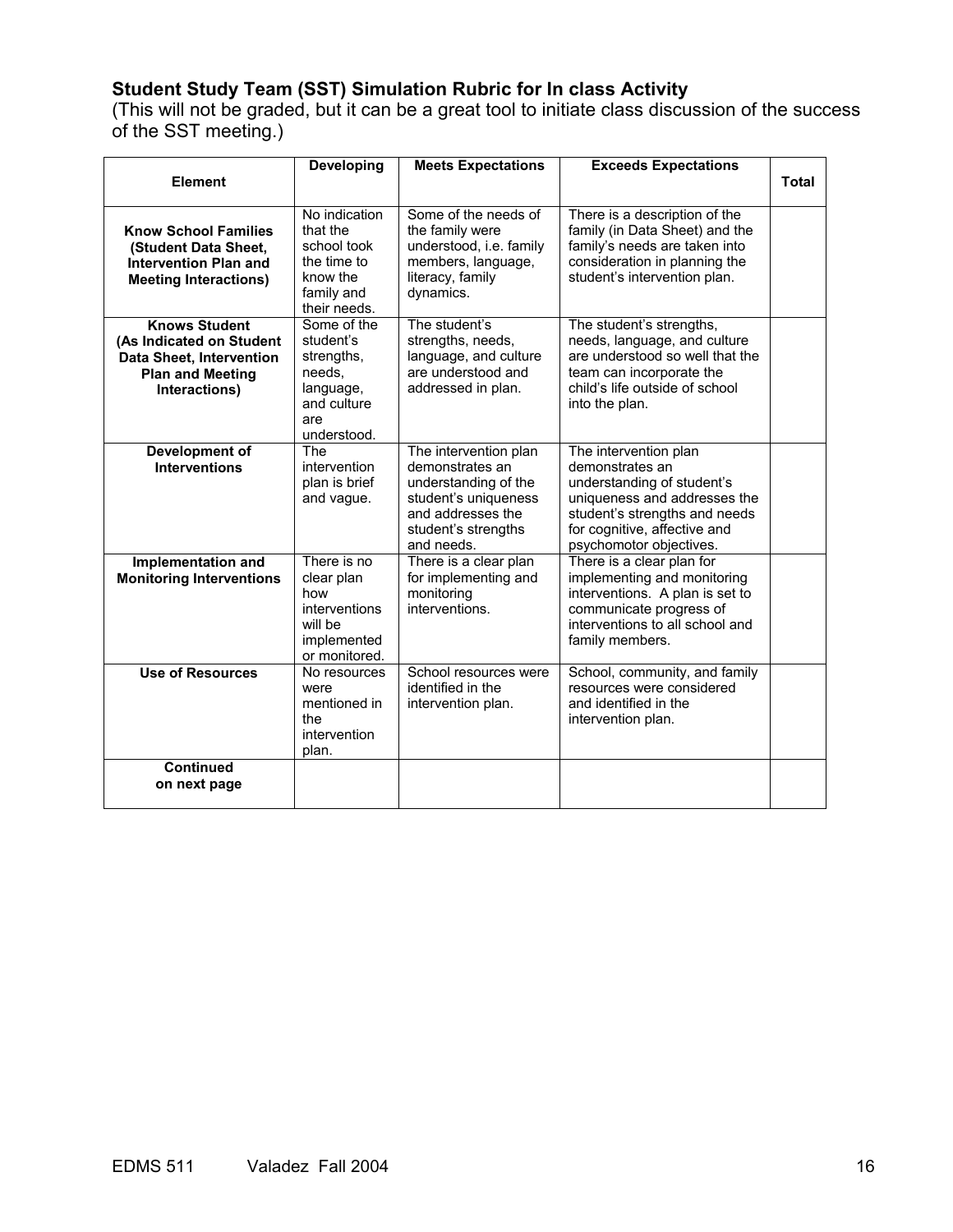|                                                                                                                                                                                                                                                                                           | Developing                                                                                                                                  | <b>Meets Expectations</b>                                                                                                                                                                                                         | <b>Exceeds Expectations</b>                                                                                                                                                                                                                                                |              |
|-------------------------------------------------------------------------------------------------------------------------------------------------------------------------------------------------------------------------------------------------------------------------------------------|---------------------------------------------------------------------------------------------------------------------------------------------|-----------------------------------------------------------------------------------------------------------------------------------------------------------------------------------------------------------------------------------|----------------------------------------------------------------------------------------------------------------------------------------------------------------------------------------------------------------------------------------------------------------------------|--------------|
| <b>Element</b>                                                                                                                                                                                                                                                                            |                                                                                                                                             |                                                                                                                                                                                                                                   |                                                                                                                                                                                                                                                                            | <b>Total</b> |
| <b>Role Representations</b>                                                                                                                                                                                                                                                               | Minimum of 5<br>SST roles<br>were<br>represented.                                                                                           | More than 5 SST<br>roles were<br>represented and<br>modeled the<br>responsibilities of<br>each member.                                                                                                                            | More than 5 SST roles were<br>represented with a detailed<br>description of each member in<br>SST Binder addressing<br>relationship w/ student, unique<br>talents, background, interests,<br>and experiences that make this<br>individual an invaluable member<br>of team. |              |
| <b>Facilitation</b>                                                                                                                                                                                                                                                                       | Facilitator<br>keeps team<br>focused on<br>student's<br>needs and<br>developing<br>and<br>intervention<br>plan.                             | & facilitator is<br>accountable for time,<br>encourages input<br>from all members,<br>and diffuses<br>emotionally charged<br>statements, making<br>corrections non-<br>defensively.                                               | & facilitator goes above and<br>beyond to help team find<br>win/win solutions.                                                                                                                                                                                             |              |
| <b>Recording</b>                                                                                                                                                                                                                                                                          | The recorder<br>listens<br>carefully for<br>key words<br>and ideas.<br>organizes and<br>records input<br>into<br>appropriate<br>categories. | & a visual aid is<br>created for<br>participants to see<br>key issues for student<br>and the proposed<br>interventions. A seat<br>recorder transfers the<br>visual model to<br>regular- sized paper<br>as a record of<br>meeting. | & the seat recorder clarifies<br>information documented on<br>regular-sized paper and how it<br>represents the visual aid and<br>what was discussed at the<br>meeting.                                                                                                     |              |
| <b>Follow SST Steps</b><br>(Student Summary Sheet<br>& Meeting Interactions)<br>1. Pre-SST intervention<br>2. SST referral<br>3. Family invited & meeting<br>arranged<br>4. Team meets and follow<br>up date set<br>5. Interventions<br>implemented and monitored<br>6. Follow up meeting | 75 % of SST<br>Summary<br>Sheet<br>completed &<br>5 or less<br>SST steps<br>implemented.                                                    | 90% of SST<br><b>Summary Sheet</b><br>completed & all 6<br>steps implemented.                                                                                                                                                     | 100% of SST Summary Sheet<br>completed & all 6 steps<br>implemented.                                                                                                                                                                                                       |              |
| <b>SST Binder</b><br>1. SST Summary Sheet<br>2. Student Data Sheet<br>3. Binder<br>4. Cover Sheet<br>5. Annotated bibliographies<br>for each team member                                                                                                                                  | Completes 4<br>or less.                                                                                                                     | Completes all 5.                                                                                                                                                                                                                  | Completes all 5 with detail &<br>professionalism.                                                                                                                                                                                                                          |              |
| <b>Total</b>                                                                                                                                                                                                                                                                              |                                                                                                                                             |                                                                                                                                                                                                                                   |                                                                                                                                                                                                                                                                            | 5            |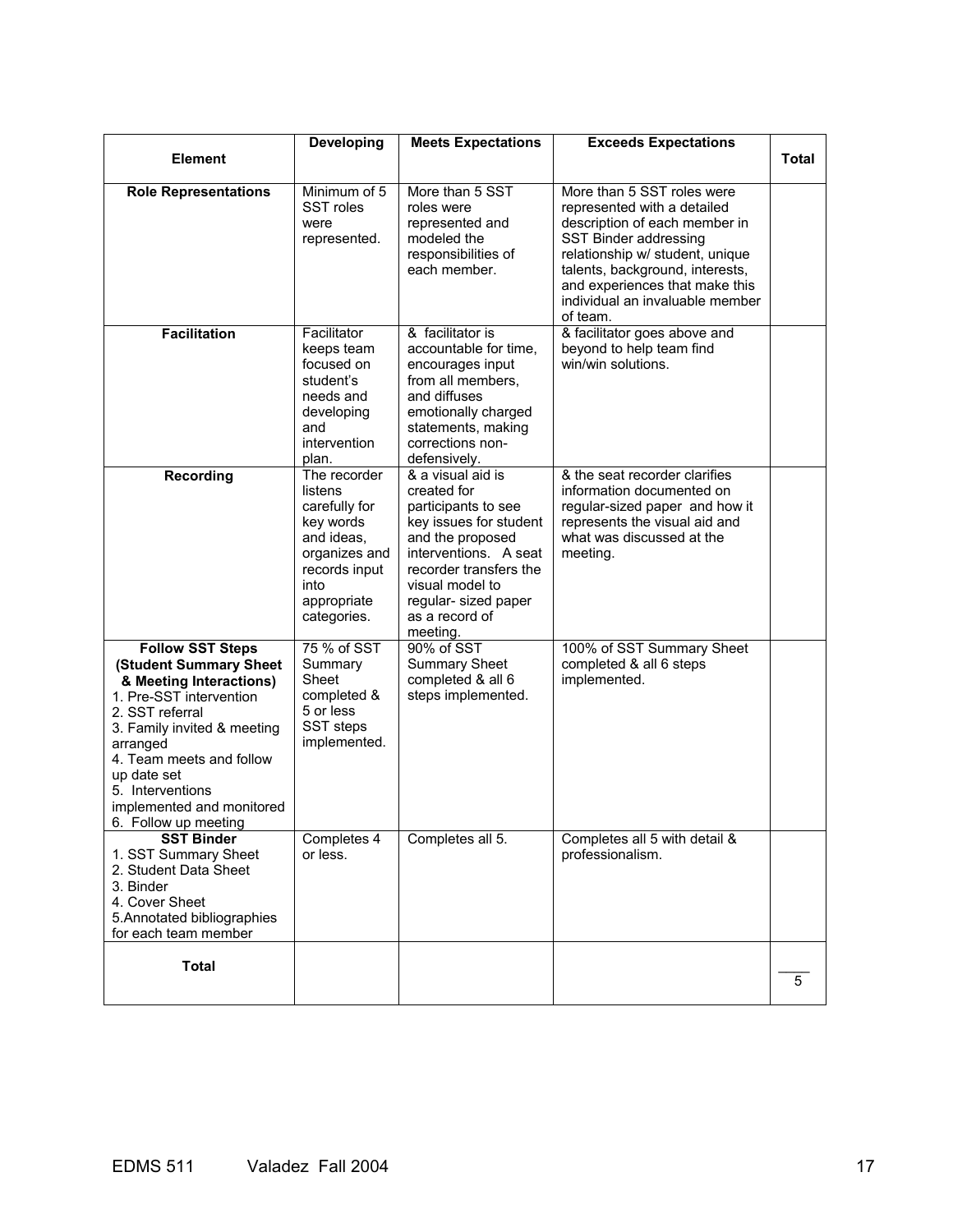## SST Reflection Rubric

| Element                                                       | Beginning to Meet<br>Expectations<br>0.5 points                                              | Approaching<br>Expectations<br>1.5 points                                                                                                                                | <b>Meets</b><br>Expectations<br>2 points                                                                                                                                                                  | Total |
|---------------------------------------------------------------|----------------------------------------------------------------------------------------------|--------------------------------------------------------------------------------------------------------------------------------------------------------------------------|-----------------------------------------------------------------------------------------------------------------------------------------------------------------------------------------------------------|-------|
| Content<br><b>Strategies</b>                                  | A minimum of 1<br>content strategy<br>was described to<br>support student                    | A minimum of 1<br>content specific<br>strategy was<br>described to<br>support the<br>learner taking into<br>consideration the<br>students strengths<br>and areas of need | A minimum of 2<br>content specific<br>strategies were<br>identified with<br>consideration of<br>the students<br>strengths, needs,<br>readiness range,<br>learning profile,<br>talents and<br>interests.   |       |
| Process<br><b>Strategies</b>                                  | A minimum of 1<br>process strategy<br>was described to<br>support student                    | A minimum of 1<br>process specific<br>strategy was<br>described to<br>support the<br>learner taking into<br>consideration the<br>students strengths<br>and areas of need | A minimum of 2<br>process specific<br>strategies were<br>identified with<br>consideration of<br>the students<br>strengths, needs,<br>readiness range,<br>learning profile,<br>talents and<br>interests.   |       |
| Product<br><b>Strategies</b>                                  | A minimum of 1<br>product strategy<br>was described to<br>support student                    | A minimum of 1<br>product specific<br>strategy was<br>described to<br>support the<br>learner taking into<br>consideration the<br>students strengths<br>and areas of need | A minimum of $2$<br>product specific<br>strategies were<br>identified with<br>consideration of<br>the students<br>strengths, needs,<br>readiness range,<br>learning profile,<br>talents and<br>interests. |       |
| Your Role at SST<br>Meetings                                  | Generally<br>describe what you<br>will do at the SST<br>meeting                              | Generally<br>describe what you<br>will do to prepare<br>for the meeting<br>and do at the<br>meeting.                                                                     | Describe in detail<br>what you will do to<br>prepare for the<br>meeting, what you<br>will do at the<br>meeting and what<br>you will do to<br>implement the<br>SST plan.                                   |       |
| How SST<br>Roleplay<br>Experience<br>Informs your<br>Teaching | Describe how this<br>experience has<br>effected the way<br>you think about<br>these meetings | & describe how<br>this experience<br>has effected your<br>expectations of<br>SST meetings                                                                                | & describe how<br>your actions will<br>be informed by<br>this experience                                                                                                                                  |       |
| Total                                                         |                                                                                              |                                                                                                                                                                          |                                                                                                                                                                                                           | /10   |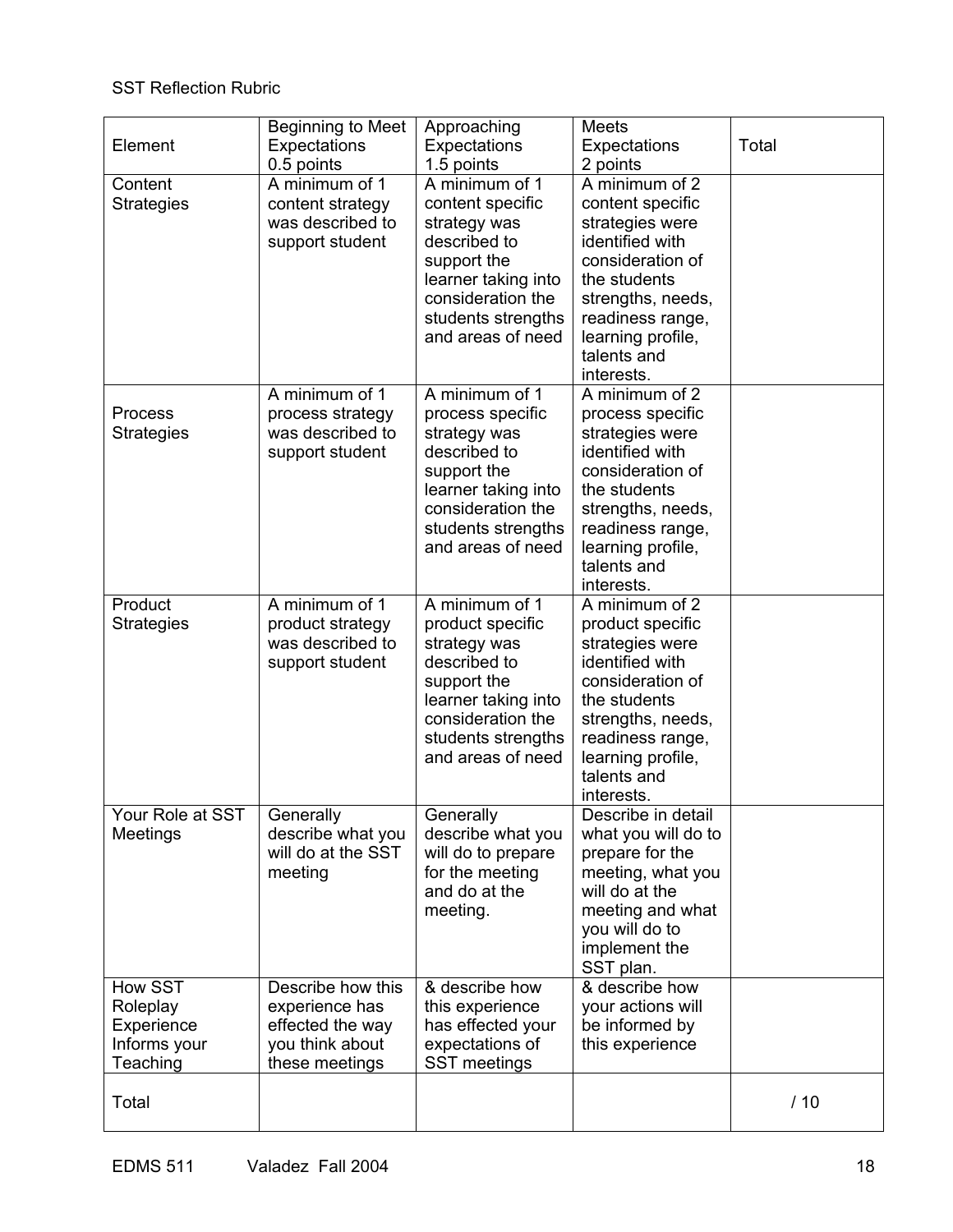## **Observation - Objective Observer 10 points**

**Learner Outcomes:** Teacher candidates will apply their knowledge of professional observation skills, including identification of major characteristics of the learning and social behaviors of typical and atypical students to:

- Teacher candidates are able to differentiate between professional and unprofessional observation skills
- Teacher candidates are able to record what they observe
- Teacher candidates are able to write up their observation notes with recommendations for curriculum and instructional implications

**Assessment:** Teacher candidates will apply their knowledge of professional observation skills and curriculum and instructional strategies

- 2) to observe a student
- 3) take objective notes on the student's behavior, and
- 4) write up a report summarizing the observation and make educational recommendations for the student.

| <b>Resources</b>          | Title and necessary information:                                                                                                                                                                                                                          |
|---------------------------|-----------------------------------------------------------------------------------------------------------------------------------------------------------------------------------------------------------------------------------------------------------|
| Textbook/chapters         | Choate, J. S. (2004) Successful inclusive teaching $(4^{rd}$ ed.) Needham, MA: Allyn &<br>Bacon. Chapters 1-3                                                                                                                                             |
| <b>Internet Resources</b> | Tomlinson, Carol Ann. (1999). The Differentiated Classroom: Responding to the<br>needs of all learners. Alexandria, VA: Association for Supervision and Curriculum<br>Development. ISBN # 0-87120-342-1 (Available free through CSUSM ebooks<br>library.) |

#### **Task Guidelines**

- 1. Identify a K-12 student to observe.
	- a. DO NOT observe a student in your own class, or a child whom you already know. Being objective is critical to good observation.
	- b. Chose a child that represents a difference, student learning English, student that is an accelerated learner, student that has a special education label under IDEA or ADA, student that is shy…)
- 2. Please observe the student for 30-60 minutes.
- 3. It is NOT REQUIRED to see the student's records. These are confidential and you may not have access. If you are able to read the child's record you may include that in your report.
- 4. Remember to keep all information about your student confidential. Use pseudonyms (false names) for the child, the child's teacher and the school.
- 5. Write Student Data: Part I of Report.
	- (This part of the report is only a documentation of what you see and hear. DO NOT include any opinions.)

## **Background Information**

- Student's Pseudonym
- Your name
- Chronological Age of Student
- Student's Grade
- Pre-school and K-12 school history if available
- Health issues (allergies, diagnosed ADHD, glasses…)
- Family information, whom does the child live with and who else is part of the student's family (divorced parents, raised by grandmother, siblings, foster family…)
- Special service student receives (IEP, SST, ESL, referred for testing)
- Attendance and tardiness concerns

## **Placement**

- What program is student receiving students from
- Where is student receiving those services?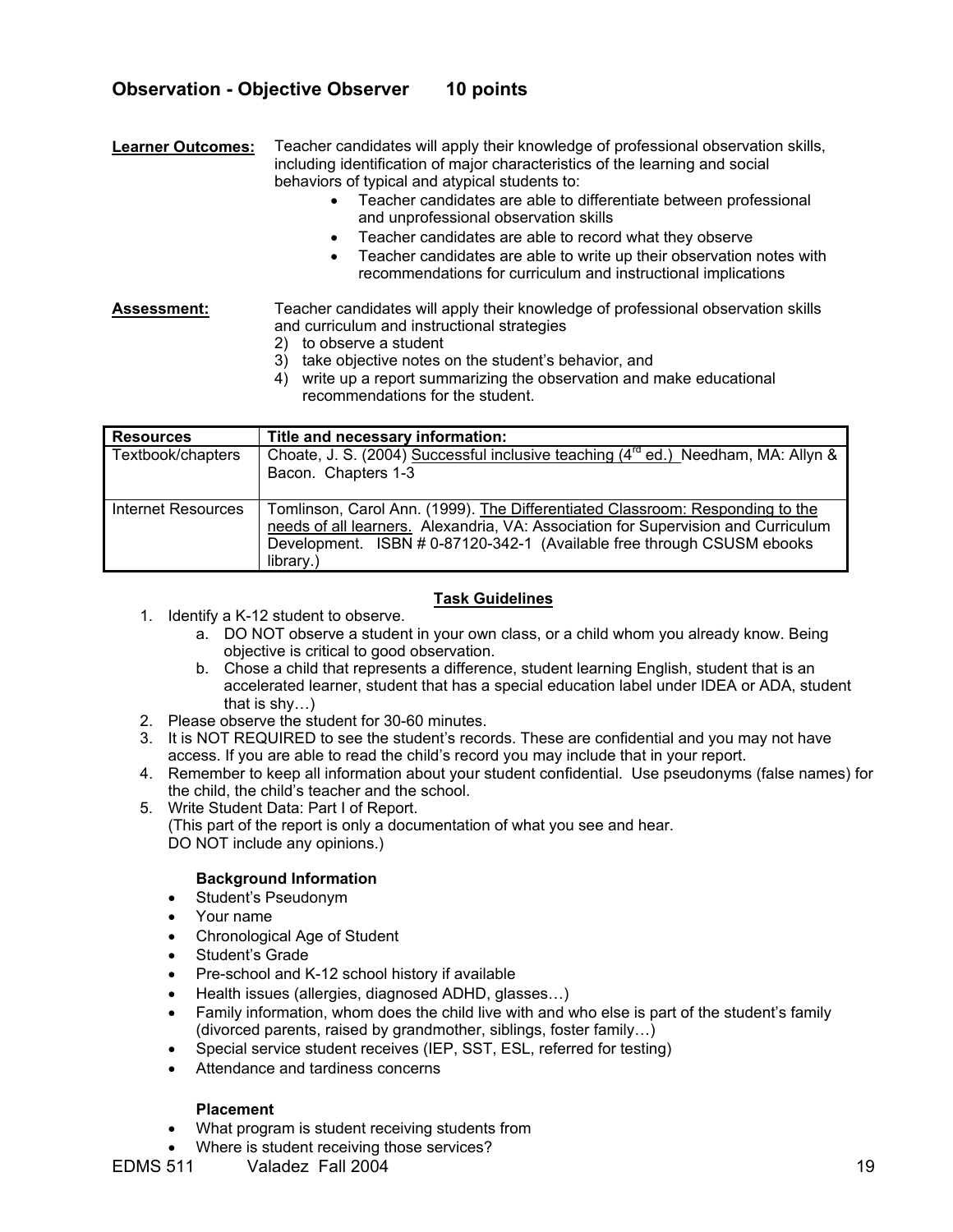- What portion of the day is the student in general education?
- What portion is student in other placements?
- How have the students unique needs and services impacted their success/progress in school?
- Describe the setting in which you observed the student in detail
	- o What does the room look like?
	- o Where is the student in the room?
	- o Who are the educators in the room?
	- o What proximity do the educators have with the student?
	- o What students are near the student you are observing?

#### **Performance**

- Describe how the student's body language
- Describe the student's facial expressions
- Describe the student's actions/activities
- Describe the student's verbal and nonverbal interactions with peers and adults
- What does the student do to show their learning?
- Describe verbal and nonverbal interactions adults have with student
- Describe verbal and nonverbal interactions peers have with student
- 6. Write Observation Summary & Recommendations: Part II of Report (This is the only place you can share your opinions.)

#### **Summary**

- Describe the students areas of strength
- Describe the students areas of need
- Use data from observation to support your assessment

#### **Recommendations**

- What are your recommendations for content adaptations?
- What are your recommendations for process adaptation?
- What are your recommendations for product adaptations?
- What are your recommendations for behavior management (seating arrangement, contract, management strategies…) to help this student succeed?
- What does the student need to succeed?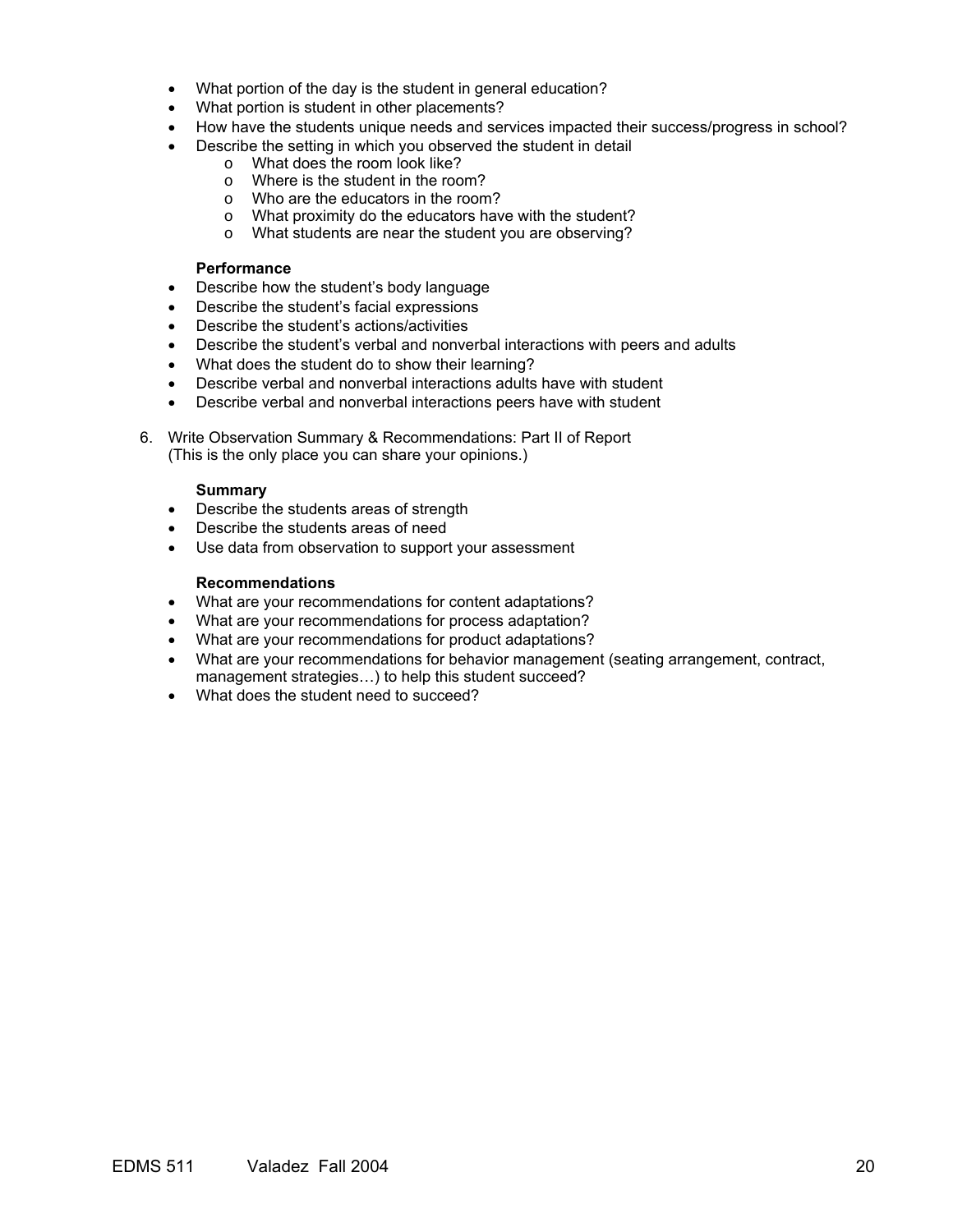## **Student Observation Rubric**

| Elements                          | Beginning to<br>Meet<br>Expectations<br>0.5 points             | Approaching<br>Expectations<br>1 point                         | Meets<br>Expectations<br>2 points                                  | Total<br>Points |
|-----------------------------------|----------------------------------------------------------------|----------------------------------------------------------------|--------------------------------------------------------------------|-----------------|
| Student Background<br>Information | Less than 100%<br>of areas are<br>covered                      | 100% of<br>information<br>covered but not<br>covered in detail | Cover all areas<br>with rich detail                                |                 |
| <b>Student Placement</b>          | Less than 100%<br>of areas are<br>covered                      | 100% of<br>information<br>covered but not<br>covered in detail | Cover all areas<br>with rich detail                                |                 |
| <b>Student Performance</b>        | Less than 100%<br>of areas are<br>covered                      | 100% of<br>information<br>covered but not<br>covered in detail | Cover all areas<br>with rich detail                                |                 |
| <b>Observation Summary</b>        | Most areas are<br>covered                                      | All areas are<br>covered                                       | All areas are<br>covered and data<br>is used to support<br>summary |                 |
| Educational<br>Recommendations    | General<br>recommendation<br>s are provided for<br>most areas. | General<br>recommendation<br>s are provided for<br>all areas   | Specific<br>recommendation<br>s are provided for<br>all 4 areas.   |                 |
| <b>Total Points</b>               |                                                                |                                                                |                                                                    | /10             |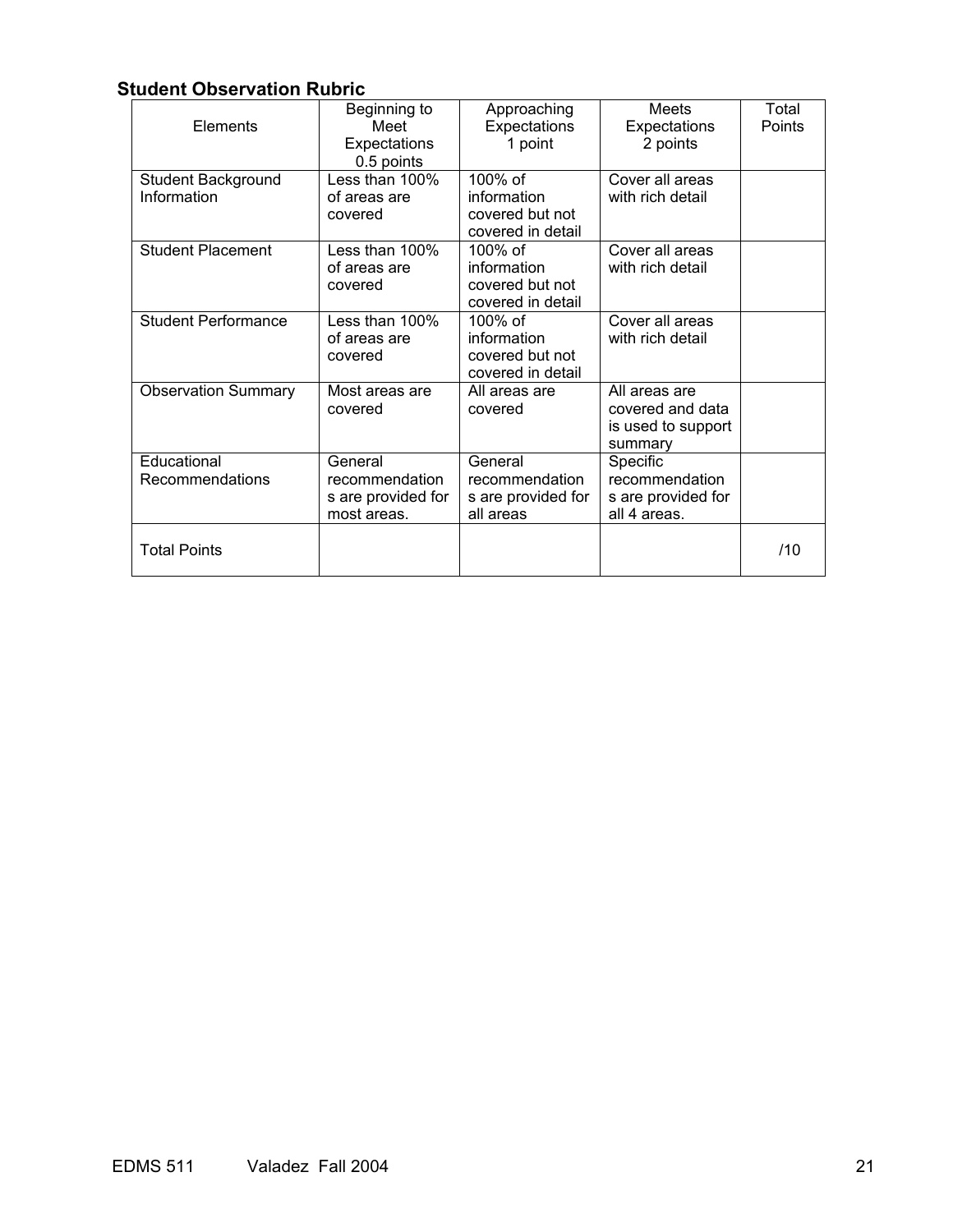**Learner Objectives:** Knowledge and skill in creating an electronic portfolio.

Assessment: Teacher candidates apply what they have learned from the required assignments to the TPE's designated in a cogent, first person reflection in TaskStream.

> Teacher candidates will include all necessary components in their final submission of the electronic portfolio.

| Resource(s):     | Title and necessary information:                                                                                                                                                                               |
|------------------|----------------------------------------------------------------------------------------------------------------------------------------------------------------------------------------------------------------|
| Internet Site(s) | http://lynx.csusm.edu/coe/eportfolio/index.asp<br>This will take you to the CSUSM COE website where you can get help with how to<br>create your electronic portfolio and information on the required elements. |
|                  | http://www.taskstream.com<br>This is the TaskStream home page where you will register for Taskstream and<br>return to when working on your electronic portfolio.                                               |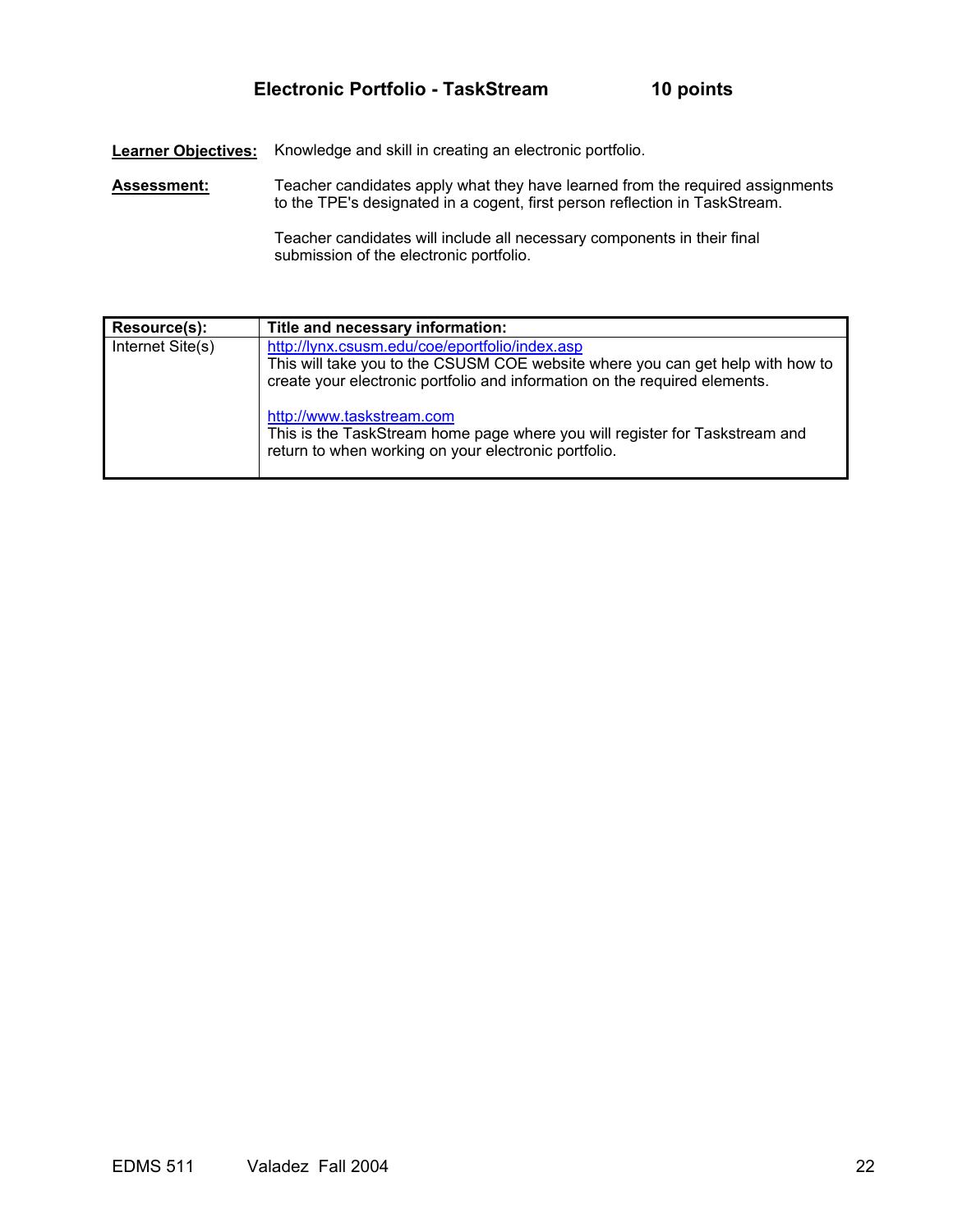- **Learner Objectives:** Teacher candidates will be able to design a classroom management plan for students with diverse needs.
- **Assessment:** Teacher candidates will write a classroom management plan that addresses all six levels of the discipline pyramid from prevention to individualized support plans. Teacher candidates will identify a minimum of three beliefs about teaching and learning and show how their beliefs are implemented in the strategies at each of the six different discipline levels. Students will be required to describe a minimum of 4 strategies at each pyramid level. 1-2 strategies at each level must cite a theory or discipline model.

**Preparation:** Before beginning assignment teacher candidates read the following resources and demonstrate the ability to complete the prerequisite skills.

| <b>Resources</b>  | Title and necessary information:                                                                                                                                                                                                      |
|-------------------|---------------------------------------------------------------------------------------------------------------------------------------------------------------------------------------------------------------------------------------|
| Textbook/chapters | Choate, J. S. (2000) Sucessful inclusive teaching (3 <sup>rd</sup> ed.). Needham, MA: Allyn &<br>Bacon. Chapters To Be Assigned                                                                                                       |
|                   | Thousand, Villa, & Nevin. (2002)." Discipline Pyramid," Creativity and Collaborative<br>Learning: The practical guide to empowering students, teachers and families, 2 <sup>nd</sup><br>ed. Baltimore, MA: Brookes Publishing. P. 143 |
|                   | Villa, Richard, & Thousand, Jacquelyn. (1995). Creating and inclusive school.<br>Alexandria, VA: ASCD. Chapters To Be Assigned                                                                                                        |
| Internet Site(s)  | Visit a website                                                                                                                                                                                                                       |

Prerequisite skills:

- Teacher candidates are able to identify their beliefs about teaching and learning as related to student behavior.
- Teacher candidates are able to differentiate the six levels of of the discipline pyramid
- Teacher candidates are able to use information about students' readiness range (skills, reading, thinking & information), learning profiles, interests, talents, and culture to determine appropriate discipline approaches (Thousand, Villa & Nevine)
- Teacher candidates are able to identify strategies to meet the needs of
	- o Students learning English (including differentiation for Beginning, Intermediate, and Advanced levels)
		- o Student that are accelerated learners a
		- $\circ$  Students that need special education support under IDEA &/or ADA as referred to by Choate (2000), Villa & Thousand (2002)

#### **Task Guidelines**

- 5. Identify a minimum of three core beliefs you have about teaching and learning and how those impact your classroom management plan.
- 6. Do 2 of the following activities:
	- a. Read 3 or more discipline theories/classroom management models from texts or websites.
	- b. Observe a classroom teacher and identify what their educational beliefs are and how they implement those beliefs in their management approach.
	- c. Interview a teacher about their educational beliefs and how they implement those beliefs in their classroom management plans.
- 7. Describe what strategies you will use at each of the six levels of the discipline pyramid from prevention to individualized support plans. Make sure your action plan implements your beliefs.
- 8. Cite 1-2 managements strategies at each of the six different discipline levels.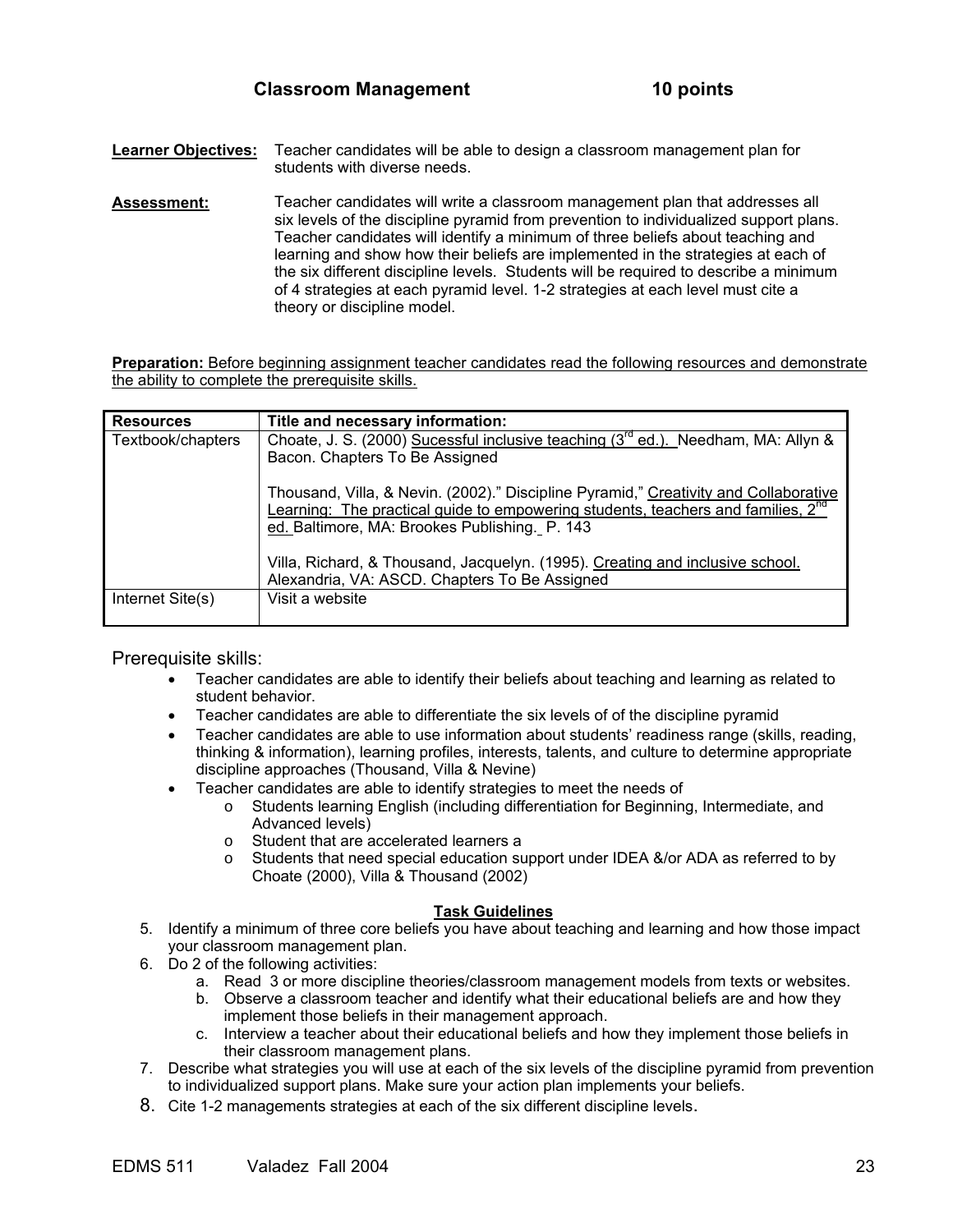# **Classroom Management Plan Rubric**

|                                                 | Approaching                                                                 | Meets                                                                                                                                                          | Total  |
|-------------------------------------------------|-----------------------------------------------------------------------------|----------------------------------------------------------------------------------------------------------------------------------------------------------------|--------|
| Elements                                        | Expectations                                                                | Expectations                                                                                                                                                   | Points |
|                                                 | 1 point                                                                     | 2 points                                                                                                                                                       |        |
| <b>Educational Beliefs</b>                      | Identify 1-2<br>beliefs.                                                    | <b>Identify 3</b><br>educational<br>beliefs, describe<br>how they will be<br>implemented in<br>your classroom<br>management<br>plan, and use a<br>minimum of 2 |        |
|                                                 |                                                                             | citations.                                                                                                                                                     |        |
| Define your<br>management plan                  | Describe 1-3<br>strategies for<br>each level of<br>discipline plan          | Describe 4 or<br>more strategies<br>for each level of<br>pyramid.                                                                                              |        |
| Implementation of<br>educational beliefs        | Some of your<br>strategies are<br>linked to your<br>educational<br>beliefs. | Each strategy is<br>clearly linked to<br>one of your<br>educational<br>beliefs.                                                                                |        |
| <b>Citations</b>                                | 1 or less citations<br>for each area of<br>pyramid                          | 1-2 citations for<br>each level of<br>pyramid.                                                                                                                 |        |
| Organization of<br>Classroom Management<br>Plan | All areas are<br>covered, but not<br>easy to locate.                        | All areas are<br>covered, a<br>navigations<br>system is well<br>implement to<br>allow reader to<br>locate and<br>comprehend<br>each area of<br>pyramid.        |        |
| <b>Total Points</b>                             |                                                                             |                                                                                                                                                                | /10    |